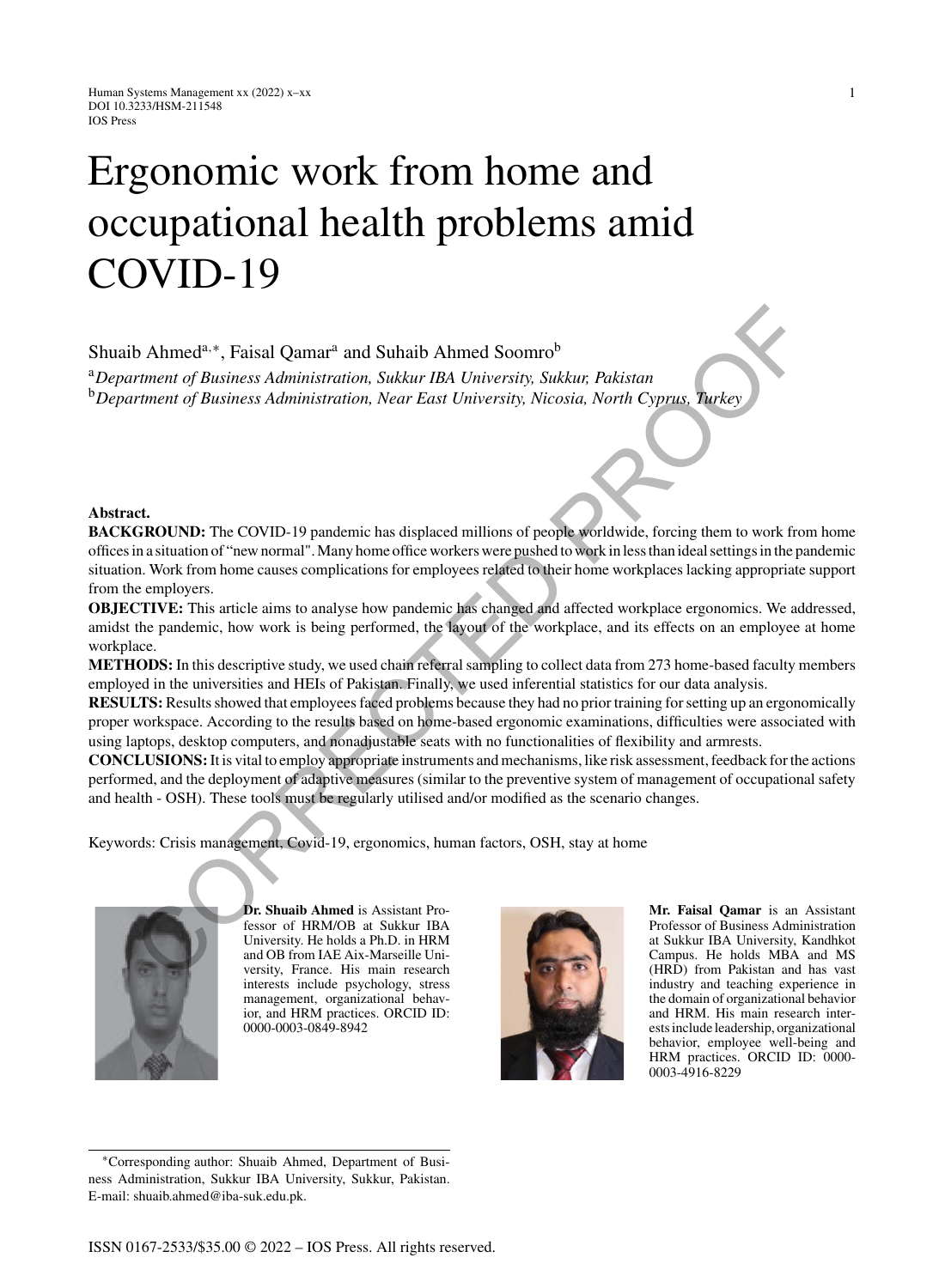

**Suhaib Ahmed Soomro** is pursuing a Ph.D. in Business Administration from Near East University, Nicosia, North Cyprus, Mersin 10, Turkey. Main research interests include psychology and marketing analytic. ORCID ID: 0000-0002-8348-4834

#### **1. Introduction**

The COVID-19 pandemic has changed many home-based activities in general and work activities in particular. Due to the prevailing circumstances, the layout of our workplaces has dramatically changed. As soon as COVID-19 began in early 2020, it plunged the world into panic and a self-isolation state was applied to prevent its transmission or acquisition [1]. Eventually, various organisations including, educational institutes, business firms and others were closed and almost all of them, in hassle, went online [2]. Resultantly, pandamic transformed the overall work outlook by severely affecting the concept of office and workplaces; since last year, educational institutes, like other organizations are continually evolving their traditional workplaces across the globe.

Researchers have used the term "new normal" worldwide, including the World Health Organization [3]. New standard settings have changed the overall business outlook, which was replaced by home as a new office space. Web conferences have replaced inperson meetings; in-person educational venues have been replaced by online teaching modes and accessible assignments and lectures through internet [4, 5]. Previously, employees used to spend sufficient time physically on site, i.e., before the pandemic started. Similarly, a larger chunk of time used to be spent in office spaces. Contrastingly, the new normal work settings are not the same [6]. Although, we agree that social separation, limiting concentration of individuals within restricted spaces, and the formation of strict norms are the key factors to limit widespread transmission of pandemic, still, there is more to do for ensuring psychological health and well-being of employees in new normal workplaces, i.e., work from home.

Recent pandemic has also modified our workforce's production scale and the overall number

of goods produced and used throughout their time at home [7–9], because people worked in nonconducive work environment. Examining various issues in home-working conditions amidst pandemic has been somewhat scarce; limited studies address occupational health issues in these circumstances [9]. The unprecedented COVID-19 scenario, unfortunately, provides an opportunity to study the associated health effects of changing normal working life from regular workplaces to work from home. Hence, considering the new normal settings, this study examines [1] in what way employers prepared employees to face the challenges of continuing tasks and duties from home-based work in light of the present pandemic crisis, [2] are the organisations ready to meet the furnishing requirements of employees in their home-based workplaces? [3] Do organizations adhere to and comply with the pre-set rules of work hours in the context of homebased workplaces? [4] Finally, how these things affect workplace ergonomics by considering impact of pandemic?

In the wake of COVID-19, the swift shutdown of businesses and economies forced employees to move immediately from workspace locations to home offices. In universities the faculty members needed to have their laptops and were also required to set up a formal table or desk at their homes to continue their work. Instead, while working at home, they used dining tables, chairs, monitors, and other make-shift desks that various family members use for multiple purposes (for example, kids use the same table for school work, adults use the same table for their work, and family members use the same table for dinner). If not handled properly and in absence of appropriate resources, the home-based work may not be ergonomically fine for workers, because it results in a rapid onset of body discomfort that could lead to more severe issues in the future [10, 11]. We argue that appropriate ergonomic workplaces were needed to help employees perform better from their home. Ergonomically adjusted (appropriate) workplace is based on CSA Z412 office ergonomics guidelines that include availability, fitness and appropriate use of various office resources and inventory. These also include standard time durations and postural requirements related to type and use of chair, computer, external mouse and keyboard, etc. [12] (for scoring details, CSA Z412 office ergonomics guidelines may be viewed). **EXERCT THE CONSULTER CONSULTER CONSULTER (SOMETHER SOMETHER SOMETHER AND MONETHER SOMETHER (SOMETHER SOMETHER SOMETHER (SOMETHER SOMETHER SOMETHER (SOMETHER SOMETHER SOMETHER (SOMETHER SOMETHER SOMETHER (SOMETHER SOMETHER** 

> Faculty members of universities were experiencing a period of crisis due to the COVID-19 spread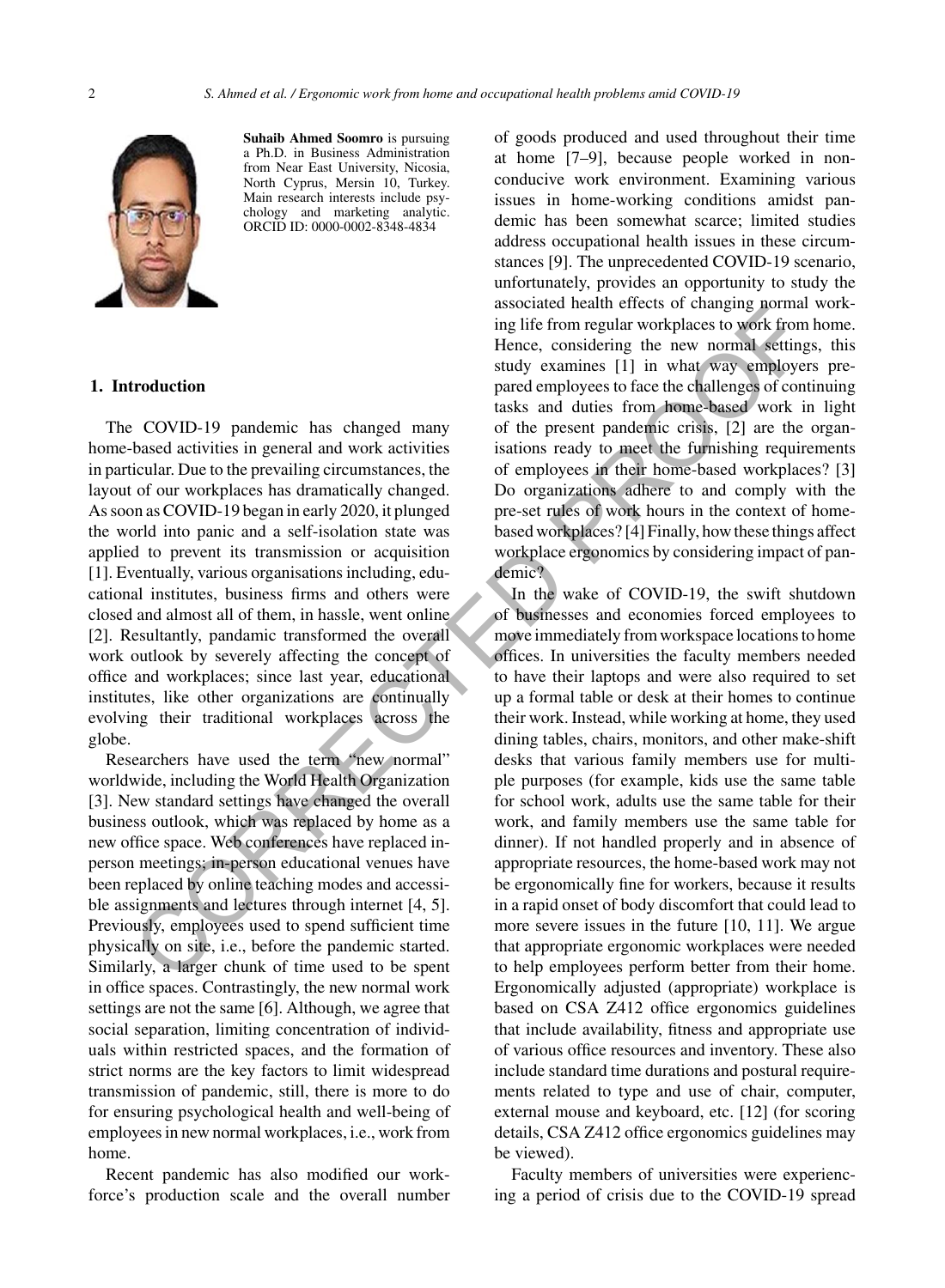and given that, ergonomic interventions were needed for addressing such crises [13]. These interventions are related to the employees, work resources, equipments and overall workstations. Ergonomics is an area of study that tries to improve workplaces and helps individuals work conveniently and comfortably. It is concerned with machines needed by the employees, their jobs, and everything they utilise for completing their work [14]. Ergonomic interventions are essential because today's worker wants to work smarter not harder.

In ergonomic interventions, we design things for people/workers to reduce potential injuries and/or other physical ailments related to performing the work. So, in the current paper, we are dealing with ergonomic interventions for the following reasons; (1) Approriate ergonomic intervention, if employees follow it and apply it correctly, sustains workers' health, which boosts workplace morale, work relations and quality of production. In turn, doing so reduces the chances of musculoskeletal injuries. (2) Such intervention decreases costs for workplace safety and insurance (WSI), and also ensures employee well-being. Therefore, ergonomic intervention enhances sustainability and decreases the money spent on individual, i.e., business costs associated with lost time, WSI, etc. Considering that with the tractic comparison of the sum of hard and point of the same of the sum of the same of the sum of the same of the same of the same of the same of the same of the same of the same of the same of the

Our research is based on ergonomic interventions, which involve implementing pre-existing measures [11, 15], before the onset of the crisis to overcome and mitigate the harmful impact of crises on employee health, while working from home. A preventive system of management for occupational safety and health (OSH) is required, in addition to general measures, to use relevant tools for risk assessment alongwith providing feedback for enhanced performance. These tools must be utilised regularly or modified as the scenario changes.

The purpose of this article is to detail predictors or key components that affect workers' behaviors in their home office. So, the study addresses various home working factors that cause behavioral changes. It aims to analyse how pandemic has changed and affected workplace ergonomics. We address in this article, amidst pandemic, how work is being performed, the layout of the workplace, and eventually problems an employee might face at home workplace. The current home offices of academic staff were reviewed [16, 17] for potential ergonomic difficulties as part of a quality improvement effort. The study logically associates the preventative ergonomic management system already known by OSH with the ergonomic management system of crises through a scientific research methodology. By doing so, the current study will add to the growing body of knowledge related to COVID-19 pandemic and its associated ergonomic hazards.

# **2. Ergonomic factors and musculoskeletal disorders**

We usually use Occupational Safety and Health (OSH) measures to prevent risky, unprecedented, and unpredictable situations [18, 19]. We take two main approaches when dealing with an ergonomic intervention; one is the reactive approach, which looks at the ergonomics by considering the workstation (from work design perspective) after some physical disorder occurs or when musculoskeletal disorder has already occured [20, 21].

A better approach is a proactive approach that addresses the ergonomics of the workplace and the individual, before anything undesirable arises. This approach is preferred because it helps prevent injuries from happening to begin in the first place [11, 22]. In addition, it helps to reduce WSI costs, leads appropriate ergonomic intervention and helps setup an appropriate mechanism before occurance of unforseen situations. This way, appropriate ergonomic interventions through proactive approach prevent further problems from occurring in the first place.

We address various musculoskeletal disorders as these are overuse injuries and there are several risk factors at work involved in potentially acquiring musculoskeletal disorders:

- 1) Repetition: It occurs when worker performs the same type of movement multiple times or continuously [23]. The increasingly significant number of repetitions performed leads to increased physical exertion, leading to increased tissue damage and a potential increase in repetitive strain injuries. In addition, a more significant number of repetitions performed requires a tremendous amount of recovery time. So, the more force a person applies to the body through repetition, the more rest he/she needs to recover the body [24]. Similarly, repetition without breaks and rest intervals adversely affect the body [15].
- 2) Force applied or exerted on a person: There are mainly two forces: (1) external force applied to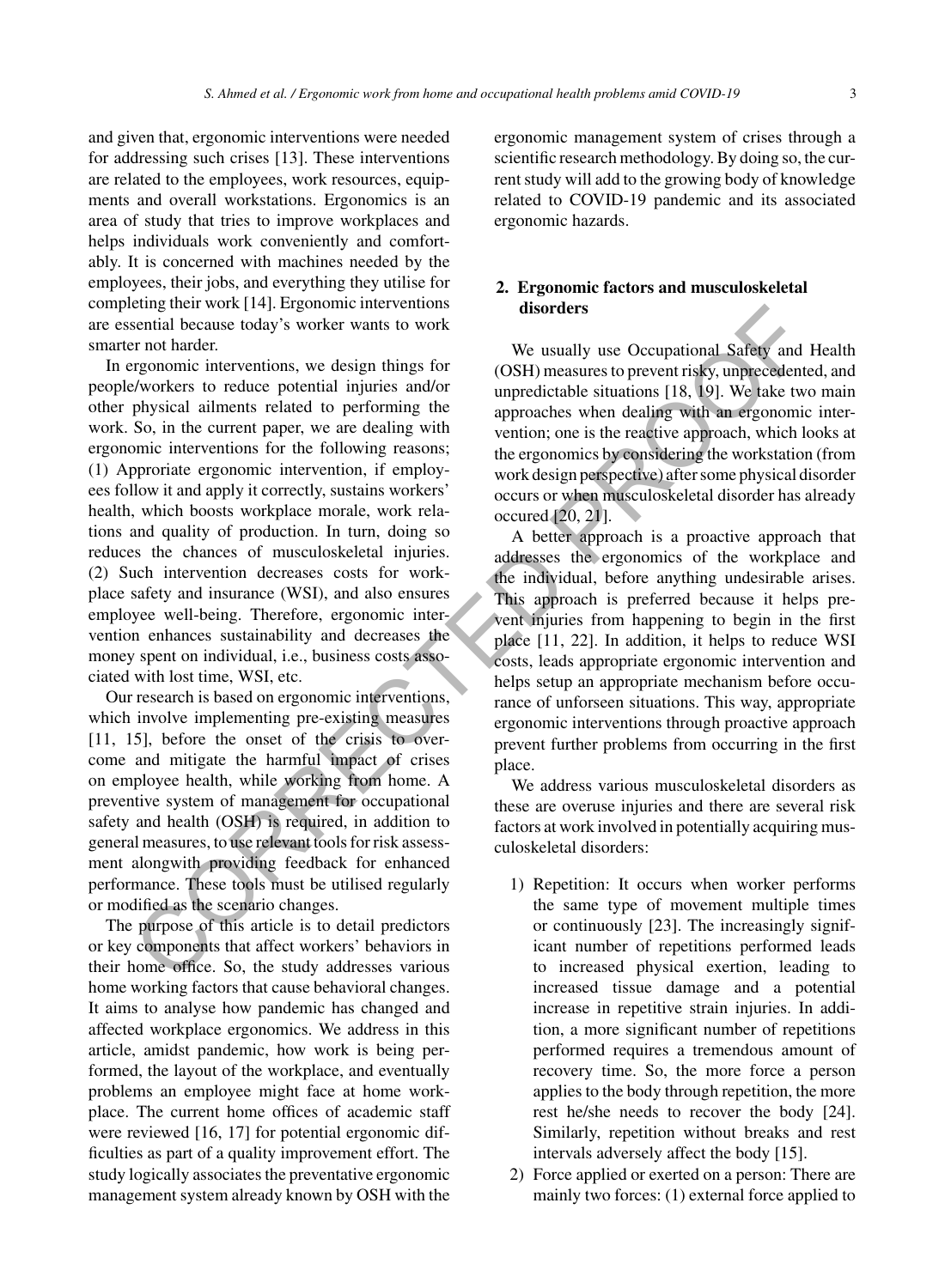the body from external sources. A good example is having to lift something from outside. Second, internal forces are applied to a body within its musculature. For instance, neck and shoulder strength are required to support the arms while working on a desktop computer or smartphone [22].

- 3) Awkward postures: These include any type of posture that deviates from neutral posture. Awkward postures lead to fatigue; they also lead to strength limitations due to minimal movements [25]. Neutral posture is acceptable as it positions the body with the least amount of stress. As stated above, anything that deviates from the normal or neutral posture would be considered awkward. Bending sideways, forward rotations, etc, tend to put more force and stress on the body's muscles, ligaments, and tendons and can negatively affect human body.
- 4) Static postures: A position of holding something for a more extended period. Static postures can decrease blood flow if a person holds something for a more extended period (body is held in static or near static posture). It can lead to early fatigue and requires blood flow, whereas, musculature does not receive the blood due to staying in one position. Awkward static posture is more worst than neutral posture. While in an awkward static posture, one can realise that it could put more pressure on one's body [21].
- 5) Contact stress: It is an external force placed on one's body and puts external stress on the body physically. For instance, if someone takes their finger into some rugged equipment and pushes it deep, it is an example of contact stress. Another example of contact stress is the stress put on the underside of one's leg from the body's weight sitting on the chair. It obstructs the blood supply and affects muscle areas and nerves [23].
- 6) Vibrations: They cause the body to move primarily based on its own. It occurs when external forces are applied on the body, leading to movement throughout the body or in some specific parts. For example, people feel vibrations from things like driving tractors, vehicles, etc. A vibration of small magnitude can lead to musculoskeletal injuries, and it can also lead towards problems in the lower back and upper back [10].
- 7) Extreme temperature: These are extreme hot or extreme cold temperatures. Extreme temperature, i.e., the cold, may affect muscles and

causes tendons to become less flexible. As a result, a person's muscles do not work properly during such extreme weather, i.e., not at the same level as in normal temperature. Hence, extreme temperature decreases blood circulation in arms and hands, legs and feet during tough weather conditions.

8) Psychosocial factors: These include workrelated stressors that affect workers in organisations. Stress arises due to increased job demands, low control, low perceived fairness, or lack of quality. Stress creates negative body responses [19, 26] which cause musculoskeletal disorders and physiological changes in the tissues. For instance, if workers have high work demands, it directly impact them because they are stressed. For example, an office clerk, who is stressed because of his job duties, may not perform smoothly and act violently in return. In the long run, such stress increases musculoskeletal activity and sensitivity to pain [15, 27].

Psychosocial issues are ergonomic issues that need to be addressed. Research shows that during COVID-19, the nature of psychosocial issues was different; for example, please see [10, 28]. In addition to the regular issues, workers who are bound to work with other people because their job requires interaction with others, may experience increasing fear for their health, co-workers' health, and health of their family members. Lack of personal protective equipment (PPE) or the requirement for personal protective equipment can also increase problems [29]. For instance, workers may face stress in COVID-19 if they have no protective shield, which eventually affects their well-being. Similarly, since last year, people have faced isolation that potentially increases their stress levels because of being away from performing any physical exercises and outdoor activities i.e., absence of facilities and exercise equipment due to no access to gym and other such resources [30]. Similarly, during pandemic, people could also not enjoy various types of recreational sports that they used to have previously during their normal routine, i.e., before pandemic. All such restrictions and unavailablility of resources increase an individual's stress level and add to the psychosocial stressors. The above-mentioned psychosocial stressors are uniquely associated with Covid-19 times and can cause musculoskeletal disorders [31]. Consequently, all the risk factors stated above can significantly Associated to method to the term in the control is the same of the term of positive and the method of the term of the same of the same of the same of the same of the same of the same of the same of the same of the same of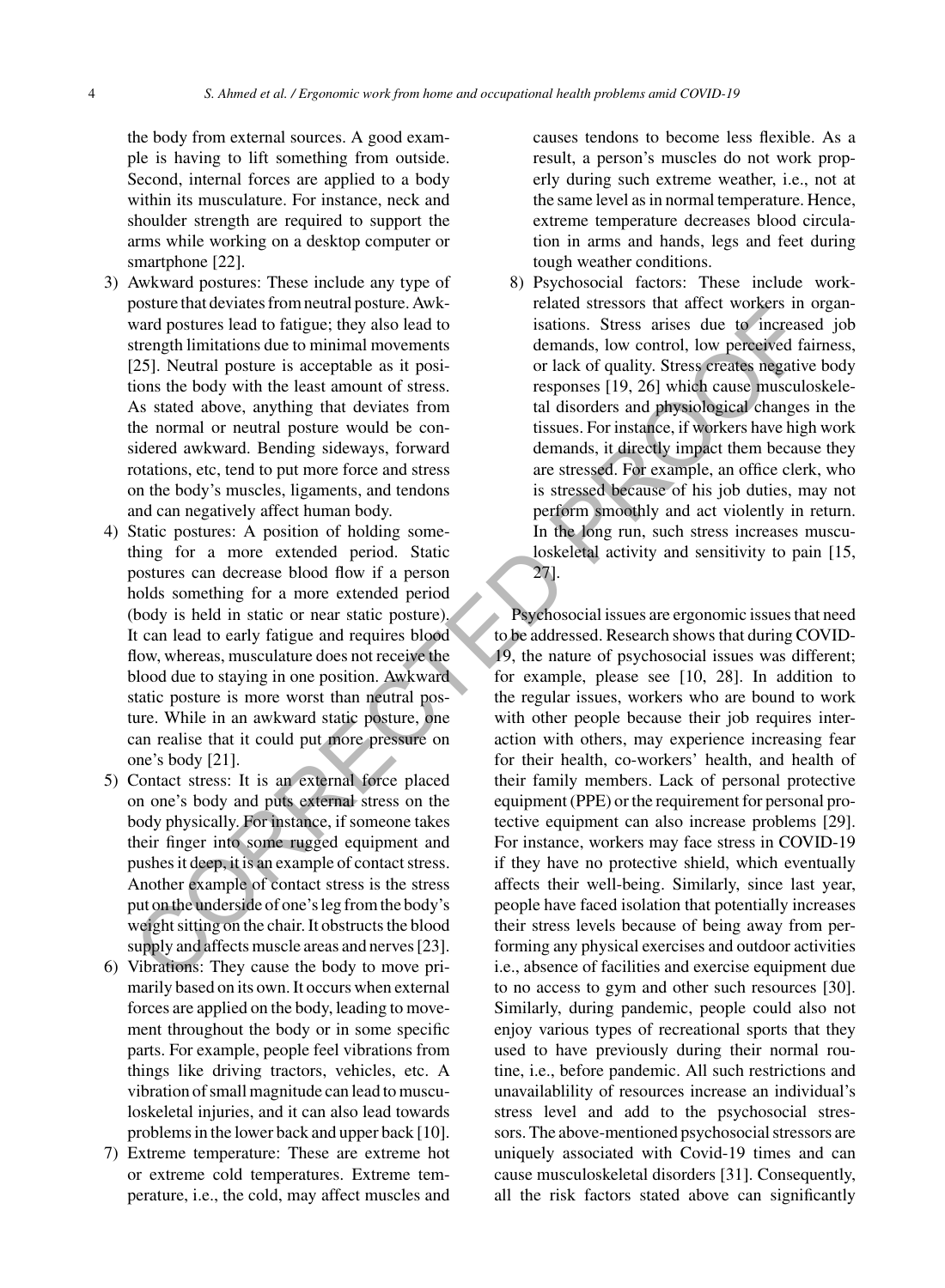lead towards potential acquisition of musculoskeletal disorders.

Given the above detailed account of factors causing potential health disorders in existing circumstances, we argue that during Covid times the faculty of universities were in extreme choas and they were not prepared to work from home. Because everything happend in an unplanned and haphazard manner, universities had not done any homework related to the continuity of operations, there was no prior planning related to training, equiping and facilitating their workforce to continue working from home. Similarly, as universities had no earlier exposure to such a massive pandemic crises, they didn't have any resources to help people establish ergonomically fit workplaces at home; please see few recent studies, for example, [32, 33]. We further argue that employees experienced severe psychological stress due to increased work demands from their employers, resulting employees work for more than standard office hours while at home office. A recent large scale study published by harvard business review [34] has revealed key insights related to this issue. Heightened work pressures, larger expected number of work hours, all-time connectivity and quicker responsiveness caused work intensification during work-from-home period. We further insist that Covid-affected era has changed our earlier held perception of workstations because the growing new normal concept tends to shape our view of the worplaces from an entirely different lens. For now, we understand that if not totally work-from-home, it is going to be atleast a hybrid mode of doing work, i.e., partly from office (employer site) and partly from home. So and other any notice and primarite and the section of the section of the section of the section of the section of the section of the section of the section of the section of the section of the section of the section of

In view of these arguments, it is emphasized that psychological health and wellbeing of the employees needs to be prioritized by applying suitable ergonomic intervensions for ensuring favourable outcomes for both employers and employees. Because ergonomics is a field that discusses interactions indicating relationship involving people and their conditions in which activities are carried out [35]. Ergonomic techniques aim to lessen a person's physical, mental, and psychological stress by adapting systems to meet their demands. Ergonomic efforts aim to improve the employee productivity, health, safety and well-being [29].

The prevailing Covid crises have increased the ergonomic risk exposure. The nature of vulnerability to ergonomic risk exposures is described as "occupational exposure to one or more of the following factors: forceful exertion, demanding posture, repetitive motion, hand-arm vibration, kneeling or squatting, lifting and climbing" [36]. Therefore, the purpose of applying ergonomic techniques is to minimize work load, and avoid its harmful impact on human health. Through positive impact on employee health, ergonomic steps also boost organizational performance as a result [22, 37].

We argue that workspace, at any location, should be designed and established by installing personal computers and other devices including all the required network devices [38]. The employee's ability to operate video display terminal (VDT), desk, chair, and dedicated office location in the house must be considered while designing the home workspace. A VDT operator is described as a person who employs a VDT for a portion of their workday. In addition, a VDT operator is elaborated as a person who utilises various tools for longer hours [39]. Long-term use of VDT has been linked to various disorders such as visual tiredness, tension, pain in the neck, lumbar, and dorsal pain disorder [40].

The ergonomic risk factors mentioned in the litrature have a significant impact on the eye [41]. It affects employees due to excessive periods of time spent infront of displays both at work and home. Inadequate lighting, unstable or defective display, poor combination of display with keyboard, and not taking proper work breaks, lead to visual fatigue [42]. Musculoskeletal disorders are also one of the possible consequences of these factors. According to the European Workplace Safety and Health Agency, the most prominent risk factors are repeated hand or arm motions- 65% and extended sitting postures-59% [43, 44].

When working with the VDT in a passive posture, many employees experience musculoskeletal disorders. Properly managing specific body movements, postures and facilitating a balanced use of body parts i.e., repetitive movements of hand, hand and finger in an effective manner are also influenced by organisation of the workspaces [45]. The wrong postures allow for the prolongation, excessive use or ultimately the musculoskeletal stress [46]. The workspace design deals with lighting, temperature, noise, vibration and radiation presence [47]. Saito et al. (1993) found that improperly positioned furniture and chairs, displays, keyboards, and peripherals contributed to cervical, dorsal, and lumbar development as well as shouldering pain, neck, arm and wrist pain.

According to the literature review, exposure to work ergonomic factors can result in osteoarthritis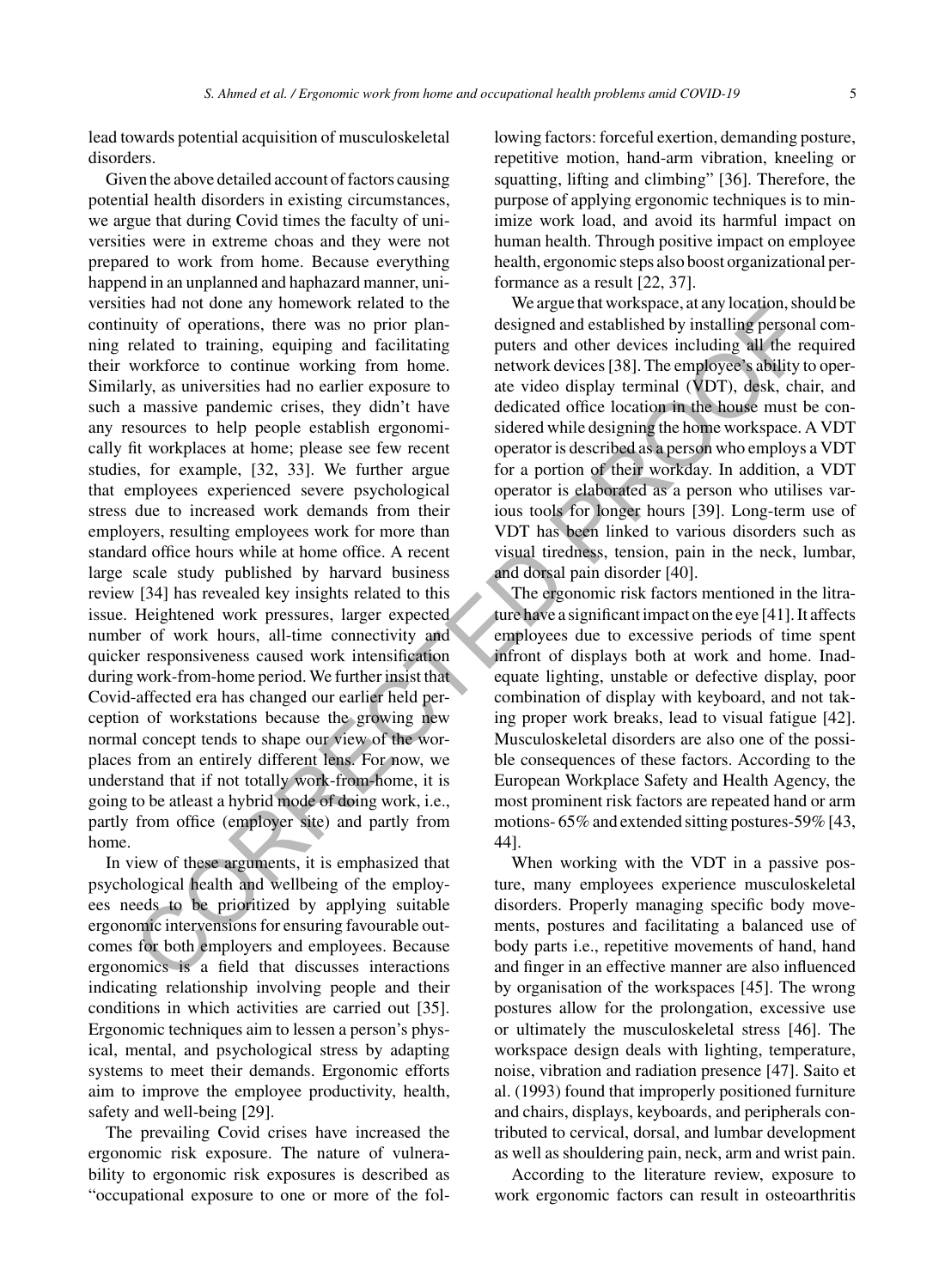and other musculoskeletal disorders. As a result, this research addresses: (1) how well prepared are workers for occupational activities from home? (2) Are organisations sufficiently equipped to provide furnishings demands of their personnel workspace at home offices? (3) Do organisations adhere to their working hours? Finally, (4) How does this affect workplace ergonomics and how has the pandemic changed those types of earlier held workplace ergonomics?

Recent exploratory work of [33] spotted light on the ergonomic considerations and associated risks in the context of teachers of public sector universities of Pakistan. The study stressed the importance of prior arrangements on the part of employers to avoid grievances of faculty members working from home workplaces; these could include, pre-planning, teacher orientation and training, and support to develop home-based workplaces. Similarly, [32] very recently conducted ergonomic assessment of university employees and concluded that many employees reported physical discomfort and musculoskeletal disorders resulting from ergonomically inappropriate workplaces at homes. The study recommended that organizational support could play important role for reducing potential occupational health risks [48]. Another recent qualitative study of a preliminary nature by [49], points out problems and risks associated with improper home-based workplaces; the study also suggests possible employer and government-led solutions for addressing issues related to the workplace ergonomics.

#### **3. Materials and methods**

# *3.1. Research context*

Given the fact that ongoing pandemic is an unusual occurrence, and little is known about pandemicdriven ergonomic concerns in HEIs of Pakistan, the present study used a descriptive research method. It attempts to highlight work-ergonomic problems that require attention from various circles and related authorities. [50] stressed that descriptive research is one of the effective methods for describing the existing or ongoing phenomenon in the accurate possible manner. Similarly, [51] reported that descriptive study method is a sensible choice when research objectives are aimed at knowing characteristics of any population (i.e., percentage affected). It's welldesigned to collect data related to describing the

participants' demographic data, their satisfaction or dissatisfaction related to anything, event or occurrence. Further, as the focus of this study is workplace ergonomics and occupational health challenges amid COVID-19, we planned to carry out the investigation in an industry where operational and workplace disruptions severely affected employees' occupational health.

According to COVID assessment report published in the recent past by UNIDO (United Nations Industrial Development Organization), Pakistan's services industry is the hardest-hit by the pandemic. Similarly, Dawn (leading English newspaper) reported on June 4, 2021, that among services, education had a severe blow and in some cases, experienced permanent setback in Pakistan.

Beginning early 2020, pandemic caused extremely chaotic situation in universities/ higher education institutes (HEIs) of Pakistan because academic operations were at standstill and all the stakeholders, i.e., students, teachers, universities' administration and higher education, were in deep confusion. No one was prepared for the pandemic, neither mentally nor resource-wise. Later months paved the path for shifting classes/learning to the online mode, a socalled, rather a temporary solution to the problem. Unfortunately, online mode was not free from side effects because universities/HEIs could not address workplace ergonomic-related issues appropriately, which affected occupational health of the teachers in an unwelcome manner. In line with this, recent work of [49] pointed out that in the wake of pandemic, university teachers faced occupational stress due to various reasons, including no or minimal support for establishing home-based workplaces. These facts, including recent literature support, draw our attention to the importance of universities/HEIs as a potential pandemic-hit industry to study workplace ergonomics issues that emerged due to COVID. change of the studient subset of the studient in the studient subset of the studient subset of the studient subset in the technical Development Consider and Development Consider and Development Consider and Development Co

#### *3.2. Participants and procedure*

We devised a survey instrument to collect data from primary sources in order to offer empirical support for achieving the objectives of studying ergonomics in the current study. The data came from surveys of faculty members employed in universities/higher education institutes (HEIs) of Pakistan. In the wake of COVID-19, HEIs had to shift their teaching from traditional to online mode and our study objectives were related to the context of shifting to that online mode. It was the first time for many faculty members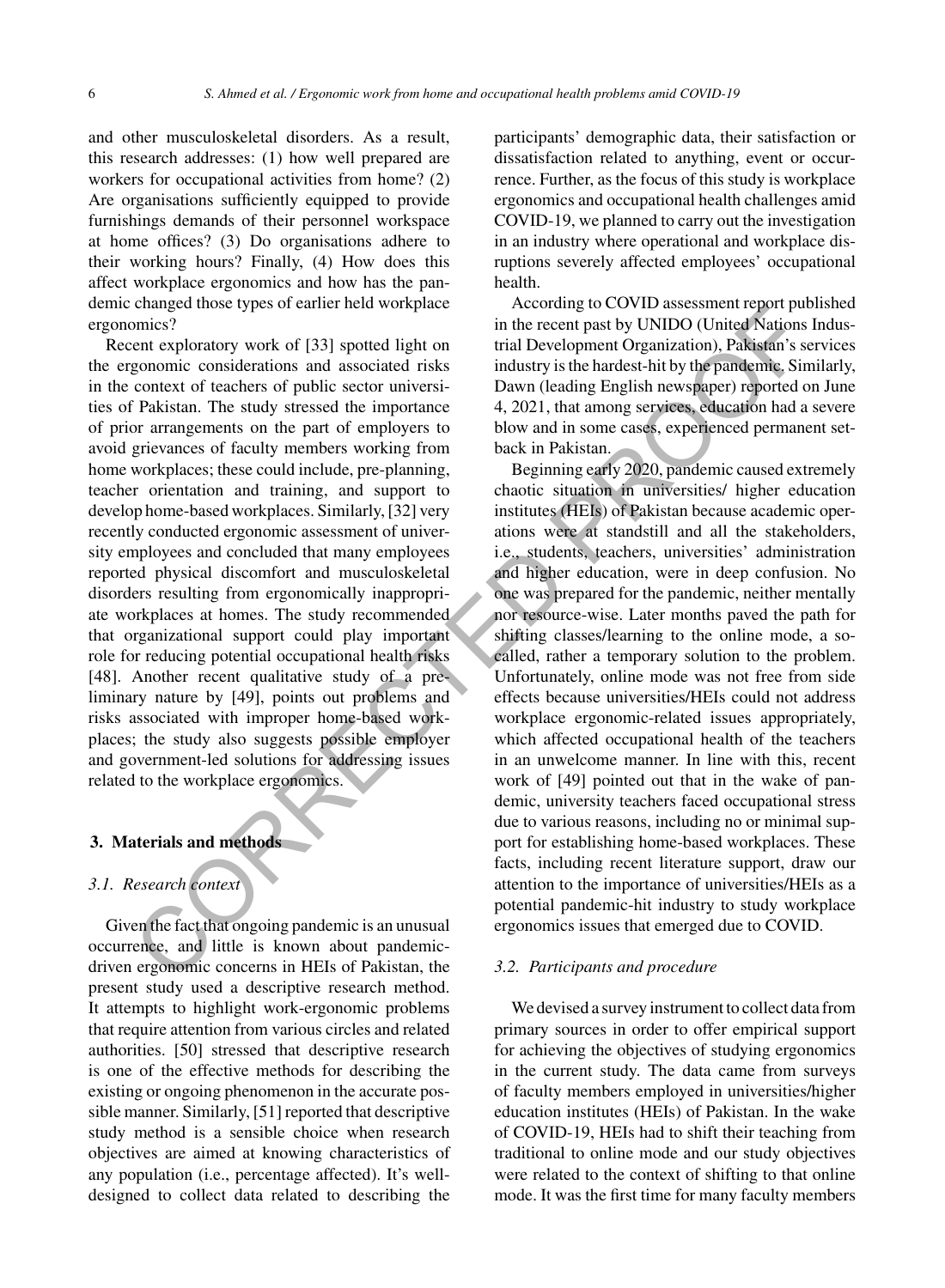to employ online working methods and use sophisticated web tools for teaching, as desired by their institutions. Many faculty members lacked basic or minimum required facilities at home to transfer their academic operations to online mode in order to keep up with the times.

We approached the participants through our social network. Keeping in view the topic's sensitivity and minimizing chances of biases, we contacted them via chain referral approach. We insist that the chosen research approach is well-suited to nature of the study and its objectives. According to [52] chain referral sampling minimizes biases when the research topic is sensitive and poses security threats to the participants. This approach can work well when researchers undertake inquiries that involve unearthing mismanagement, malpractices or negligence on the part of authorities.

The survey related to 'official work activities at home' was created in google forms and the link was sent through emails. This research focused on faculty members working at seven HEIs in Sindh, Pakistan with over 600 faculty members in total. We distributed the survey to 480 faculty members, out of which 273 (i-e. 57%) responded to the questionnaires. Participants were briefed about the study objectives and they were asked to participate in the study freely.

Further, they were also briefed about voluntary nature of the study and that they can participate and withdraw at any time. The study's purpose was emphasised during data collection process, and confidentiality and anonymity of the responses were ensured. After being assured of privacy and anonymity, participants agreed to take part in the study. The survey instrument contained demographic information (e-g age, sex, and education) and information related to temporal ergonomics, ergonomics in the workplace, and health effects.

# *3.3. Measures*

The survey was organised into (1) temporal ergonomics, (2) occupational ergonomics and (3) consequences on health. Based on the earlier literature, we have tried to adopt a holistic and comprehensive approach to measure ergonomics through three dimensions. We argue that adopting a three-dimensional approach will help investigate the research problem in more comprehensive manner. There were 17 items in total with multiplechoice response scales. We adapted the "Nordic Questionnaire" [53, 54], for home-based working populations, it is commonly employed in musculoskeletal symptomatology. According to [53], this ergonomics-related survey is an effective instrument to measure work-related musculoskeletal disorders (WMDs). The included questions were related to health consequences and the discomfort felt using furniture; it also included questions related to the environment in the working space during the last few weeks.

#### *3.3.1. Temporal ergonomics*

Temporal ergonomics: According to the "Introduction to Ergonomics" issued by World Health Organization, temporal conditions of the work are among workplace ergonomic concerns [55]. [56] highlighted the perceptions and subjectivity related to time with respect to ergonomics. Temporal ergonomics includes well-being of workers in terms of occupied hours during work, liable to the nature of job at home. It is aimed to address physical and mental exhaustion received at home-based workspaces. There are three facets of temporal ergonomics that are: (1) time on the job—this defines the level of participation, the amount of time each member spends working at a home-based office without supervisor's support, (2) time spent using ICT activities where a worker is wholly engaged with stakeholders via information technology, with a focus on the flow of accurate data to fulfil corporate goals, (3) working from home without the use of ICT- activities that are not related to work. These activities are harmful to the employee's well-being since the person is forced to work at home, with the added stress of accomplishing the assignment on time. Example these broads, we consider the study of the study of the study of the study sole and the study of the study sole of the study of the study of the study of the study of the study of the study of the study of the stu

#### *3.3.2. Ergonomics in the workplace*

Occupational ergonomics or workplace ergonomics is our core focus in this study. Its importance is well-documented in the literature, for example, [49, 57, 58]. It considers environmental factors, i-e. Noise, lighting, temperature, the job location, the type of furniture used, and the length of time spent working in the workplace. It also considers a working area at home—a designated workspace in the home. Furthermore, ergonomics in the workspace is critical for the performance of activities, particularly when it comes to ease in the office. It includes workspace location in terms of natural light i-e. the placement of windows in the room space, allowing natural light inside the room. It must be designed to reduce workers' problems and increase lighting in the room. The sides must avoid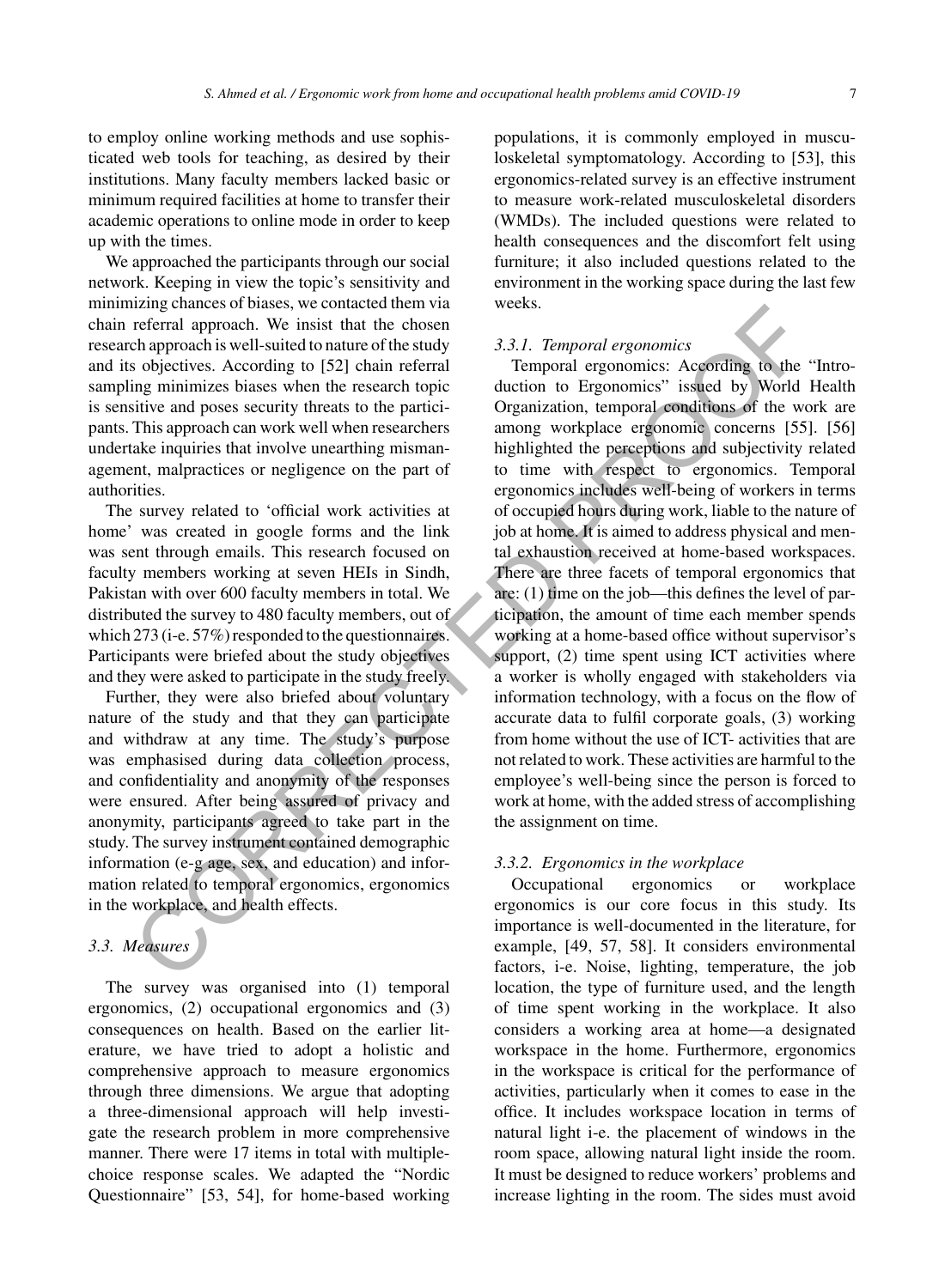Table 1 The demographic data and its frequencies

| Demographic categories                                 | Frequency     | Percent |      | Wrong placement and defects in the screen                                                 |
|--------------------------------------------------------|---------------|---------|------|-------------------------------------------------------------------------------------------|
| Sex                                                    | Male          | 146     | 53.5 | neck problems due to the screen location re<br>in subsequent dizziness problems, headache |
|                                                        | Female        | 127     | 46.5 | spinal problems [59]. Wrist and hand pain art                                             |
| Age                                                    | less than 25  | 9       | 3.3  | to repetitive movements and cause difficulties                                            |
|                                                        | $26 - 35$     | 61      | 22.3 | tinue the work. Computers and other device                                                |
|                                                        | $36 - 45$     | 118     | 43.2 | lead to problems like carpal tunnel syndrome a                                            |
|                                                        | $46 - 55$     | 79      | 28.9 | donitis, including tendon inflammation in the                                             |
|                                                        | 56 and above  | 6       | 2.2  | [60]. These can cause pain in forearm due to ke                                           |
| Marital status                                         | Single        | 143     | 52.4 | and mouse work. Shoulder distress and com                                                 |
|                                                        | Married       | 130     | 47.6 | can be linked to poor position caused by poor                                             |
| <b>Employment duration</b>                             | $1-5$ years   | 100     | 36.6 | or poor positioning of the keyboard [61].                                                 |
|                                                        | $6-10$ years  | 91      | 33.3 |                                                                                           |
|                                                        | $11-15$ years | 61      | 22.3 |                                                                                           |
|                                                        | $16-20$ years | 21      | 7.7  |                                                                                           |
| Education                                              | Bachelor's    | 97      | 35.5 | 4. Data analysis and results                                                              |
|                                                        | Master's      | 117     | 42.9 |                                                                                           |
|                                                        | Ph.D.         | 59      | 21.6 | The findings of this research are preser                                                  |
|                                                        |               |         |      | descriptive statistics and frequencies obtain                                             |
|                                                        |               |         |      | each category. Results are as follows from 27                                             |
| reflections of light that could harm an individual's   |               |         |      | workers' responses: 146 are male (54%), and                                               |
| ability to see when facing a display. In addition to   |               |         |      | (46%) are female; 118 workers aged between                                                |
| that, workplace furniture must be appropriate for      |               |         |      | 45 (43%); 130 (48%) workers are married; 3                                                |
| the work activity, leading to enhancing or at least    |               |         |      | the workers have 6 to 10 years of experience                                              |
| sustaining their well-being and health. Broadly,       |               |         |      | 22% hold the PhD degree as their highest edu                                              |
| appropriate ergonomics is associated with availabil-   |               |         |      | The demographic data of the sample are prese                                              |
| ity and suitability of above facilities and resources; |               |         |      | Table 1.                                                                                  |
| whereas, their unavailability or poor quality may      |               |         |      | Descriptive statistics show that workers have                                             |
| adversely affect the employees.                        |               |         |      | rience of working online after the pandemic.                                              |
|                                                        |               |         |      | 85% of them are working more than five ho                                                 |
| 3.3.3. Health consequences                             |               |         |      | day to perform official duties (please see Tabl                                           |
| Health consequences may be musculoskeletal             |               |         |      | Descriptive statistics show that workers us                                               |
| pains, like, neck, shoulder, lumbar back discomfort,   |               |         |      | ous places in their homes to perform official                                             |
| arm-forearm, wrist-hand pain, and lower extremity      |               |         |      | According to the data, 44% of workers use                                                 |
|                                                        |               |         |      | Table 2                                                                                   |
|                                                        |               |         |      | The frequencies of employees working online at home                                       |
|                                                        |               |         |      | Frequency<br>Valio<br>Percent                                                             |
| How long have you been working online?                 |               |         |      | 9<br>26<br>Less than two months                                                           |
|                                                        |               |         |      |                                                                                           |

#### *3.3.3. Health consequences*

pain; these are some of the symptoms. Bad or prolonged sedentary postures cause lumbar problems. Wrong placement and defects in the screen cause neck problems due to the screen location resulting in subsequent dizziness problems, headaches, and spinal problems [59]. Wrist and hand pain arise due to repetitive movements and cause difficulties to continue the work. Computers and other devices may lead to problems like carpal tunnel syndrome and tendonitis, including tendon inflammation in the thumb [60]. These can cause pain in forearm due to keyboard and mouse work. Shoulder distress and complaints can be linked to poor position caused by poor desks or poor positioning of the keyboard [61].

#### **4. Data analysis and results**

The findings of this research are presented in descriptive statistics and frequencies obtained for each category. Results are as follows from 273 valid workers' responses: 146 are male (54%), and 127 (46%) are female; 118 workers aged between 36 and 45 (43%); 130 (48%) workers are married; 35% of the workers have 6 to 10 years of experience, and 22% hold the PhD degree as their highest education. The demographic data of the sample are presented in Table 1.

Descriptive statistics show that workers have experience of working online after the pandemic, while 85% of them are working more than five hours per day to perform official duties (please see Table 2).

Descriptive statistics show that workers use various places in their homes to perform official duties. According to the data, 44% of workers use study

|                                                    |                            | Frequency | Percent | Valid Percent |
|----------------------------------------------------|----------------------------|-----------|---------|---------------|
| How long have you been working online?             | Less than two months       | 26        | 9       | 9             |
|                                                    | From three to five months  | 33        | 12.09   | 12.09         |
|                                                    | From six to eight months   | 56        | 20.51   | 20.51         |
|                                                    | More than nine months      | 158       | 57.9    | 57.9          |
| How many hours do you work online?                 | 3 to 4 hours each          | 8         | 2.9     | 2.9           |
|                                                    | 4 to 5 hours each          | 34        | 12.5    | 12.5          |
|                                                    | More than 5 hours per day  | 231       | 84.6    | 84.6          |
| For activities that do not involve online working, | Less than three hours each | 111       | 40.7    | 40.7          |
| how many hours do you spend on?                    | 3 to 4 hours each          | 63        | 23.1    | 23.1          |
|                                                    | 4 to 5 hours each          | 67        | 24.5    | 24.5          |
|                                                    | More than 5 hours each     | 32        | 11.7    | 11.7          |

| Table 2                                             |
|-----------------------------------------------------|
| The frequencies of employees working online at home |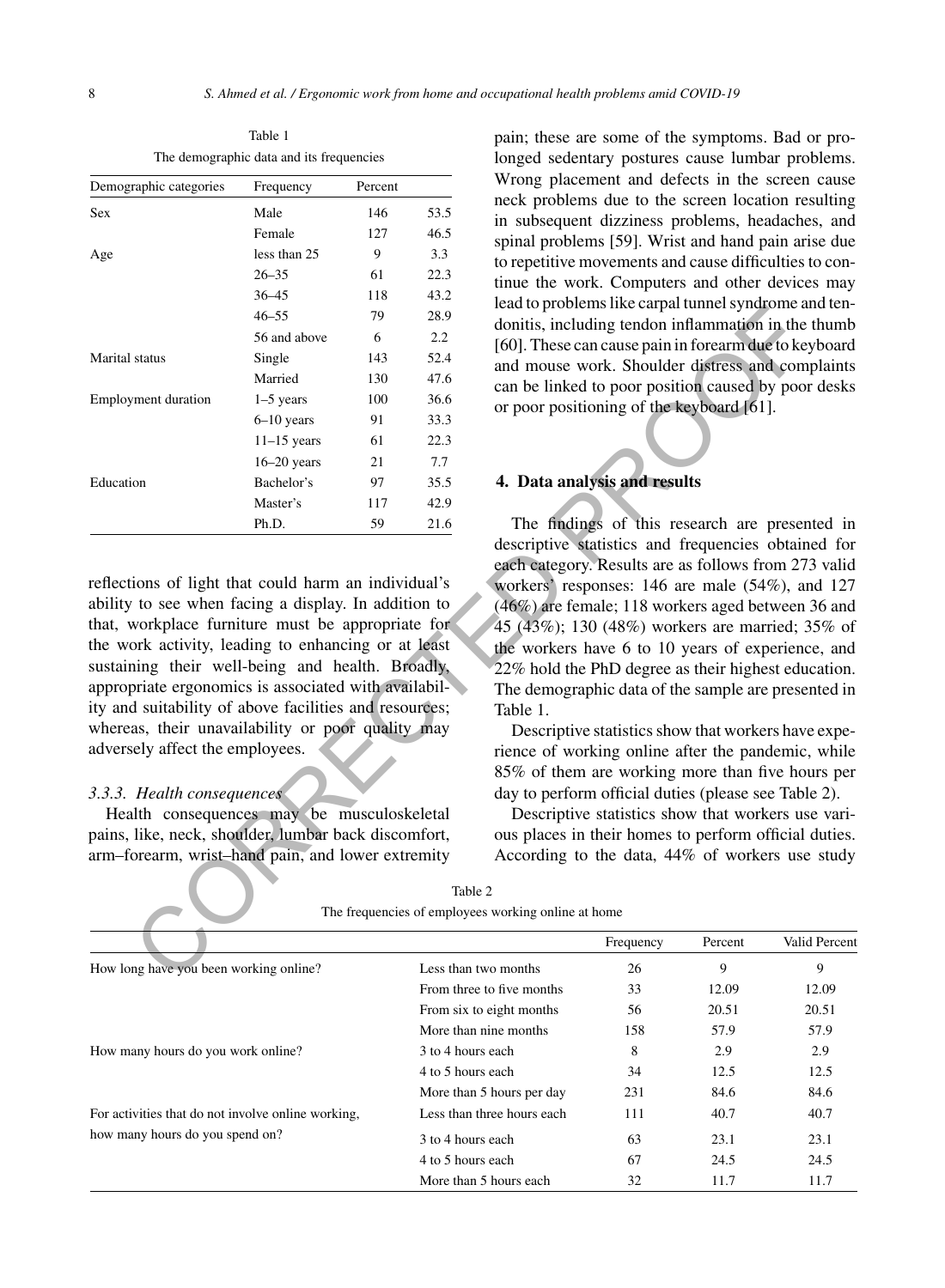|                                                        |                                                              | Frequency                                    | Percent | Valid Percent |
|--------------------------------------------------------|--------------------------------------------------------------|----------------------------------------------|---------|---------------|
| What location of your home do you utilise to           | Study                                                        | 121                                          | 44.3    | 44.3          |
| conduct online job activities?                         | Kitchen                                                      | $\overline{4}$                               | 1.5     | 1.5           |
|                                                        | Dining                                                       | 16                                           | 5.9     | 5.9           |
|                                                        | Bedroom                                                      | 69                                           | 25.3    | 25.3          |
|                                                        | Courtyard or other home space                                | 63                                           | 23.1    | 23.1          |
| Is natural lighting designed for your workplace?       | Behind you                                                   | 46                                           | 16.8    | 16.8          |
|                                                        | In front of you                                              | 48                                           | 17.6    | 17.6          |
|                                                        | To the side                                                  | 52                                           | 19.0    | 19.0          |
|                                                        | Some combination of above                                    | 127                                          | 46.5    | 46.5          |
| Do you have any of these problems in your              | There is far much noise                                      | 48                                           | 17.6    | 17.6          |
| home workspace?                                        | Excessive or insufficient lighting                           | 40                                           | 14.7    | 14.7          |
|                                                        | Overheating or hypothermia                                   | 34                                           | 12.5    | 12.5          |
|                                                        | Two or more problems                                         | 151                                          | 55.3    | 55.3          |
| When it is possible to return to regular work,         | Continue to work online                                      | 53                                           | 19.4    | 19.4          |
| you want to?                                           | Occasionally work online                                     | 96                                           | 35.2    | 35.2          |
|                                                        | Not like work to online                                      | 124                                          | 45.4    | 45.4          |
| Have you got mechanisms <i>i</i> -e. furniture to work | Yes                                                          | 74                                           | 27.1    | 27.1          |
| online at home?                                        | No                                                           | 72                                           | 26.4    | 26.4          |
|                                                        | Some furniture                                               | 127                                          | 46.5    | 46.5          |
| At the very least, does your office chair have an      | Yes                                                          | 112                                          | 41.0    | 41.0          |
| adjustable height and backrest, as well as             | No                                                           | 161                                          | 59.0    | 59.0          |
| five-wheel swivel base?                                |                                                              |                                              |         |               |
| For your online activities do you have, select         | Number of device $(s) > 1$                                   | 25                                           | 9.2     | 9.2           |
| multiple                                               | desktop computer                                             | 39                                           | 14.3    | 14.3          |
|                                                        | Laptop                                                       | 81                                           | 29.7    | 29.7          |
|                                                        | Cellphone                                                    | 93                                           | 34.1    | 34.1          |
|                                                        | tablet pc                                                    | 13                                           | 4.8     | 4.8           |
|                                                        | only one device                                              | 22                                           | 8.1     | 8.1           |
|                                                        |                                                              |                                              |         |               |
|                                                        |                                                              |                                              |         |               |
| room, 25% bedroom, 6% dining space, and 23%            | used during working. Overall it resulted in lumbar           |                                              |         |               |
| courtyard or other places in the home. There is natu-  | discomfort $(54\%)$ , neck $(58\%)$ , hand $(44\%)$ , arm or |                                              |         |               |
| ral lighting in their workplaces and 46% have some     | forearm (48%) soreness in lower extremities (47%)            |                                              |         |               |
| combination of lighting in their homes. At the same    | and shoulder (64%) when workers did their work-              |                                              |         |               |
| time, 55% were also facing noise and lighting issues   | ing from places in the home during the COVID-19              |                                              |         |               |
| or a combination of both in their home workplaces.     | (please see Table 4).                                        |                                              |         |               |
| Therefore, when we look at the data, they do not like  |                                                              | Above data shows that all workers have faced |         |               |
|                                                        |                                                              |                                              |         |               |

Table 3 The frequencies of factors related to workplace ergonomics at home

room, 25% bedroom, 6% dining space, and 23% courtyard or other places in the home. There is natural lighting in their workplaces and 46% have some combination of lighting in their homes. At the same time, 55% were also facing noise and lighting issues or a combination of both in their home workplaces. Therefore, when we look at the data, they do not like to work online (45%) and have some furniture (46%) at home for their online working given the circumstances of COVID-19. Furthermore, (59%) of them have no office chair at home having an adjustable height and backrest, and (30%) have laptop (please see Table 3).

Homeworking has impacted workers immensely and has developed various disorders i.e., lumbar, shoulder, arm, hand, neck, soreness in lower extremities and wrist. We described it in Table 4. It shows the description of ailments concerning the home place

Above data shows that all workers have faced various risk factors. It explains repetition, strength, posture etc., in their workplaces. These are three major risk factors for most of them and present in one or other form in everything or every type of work they do. At the same time, these factors lead to small risk of injury, however, the risk of injury increases if there are two or more factors involved in carrying out the work. While above risk factors concerning the health i-e. Stress vibrations, psychosocial, and temperature can potentially increase the risk factors for the workers. So through ergonomic interventions,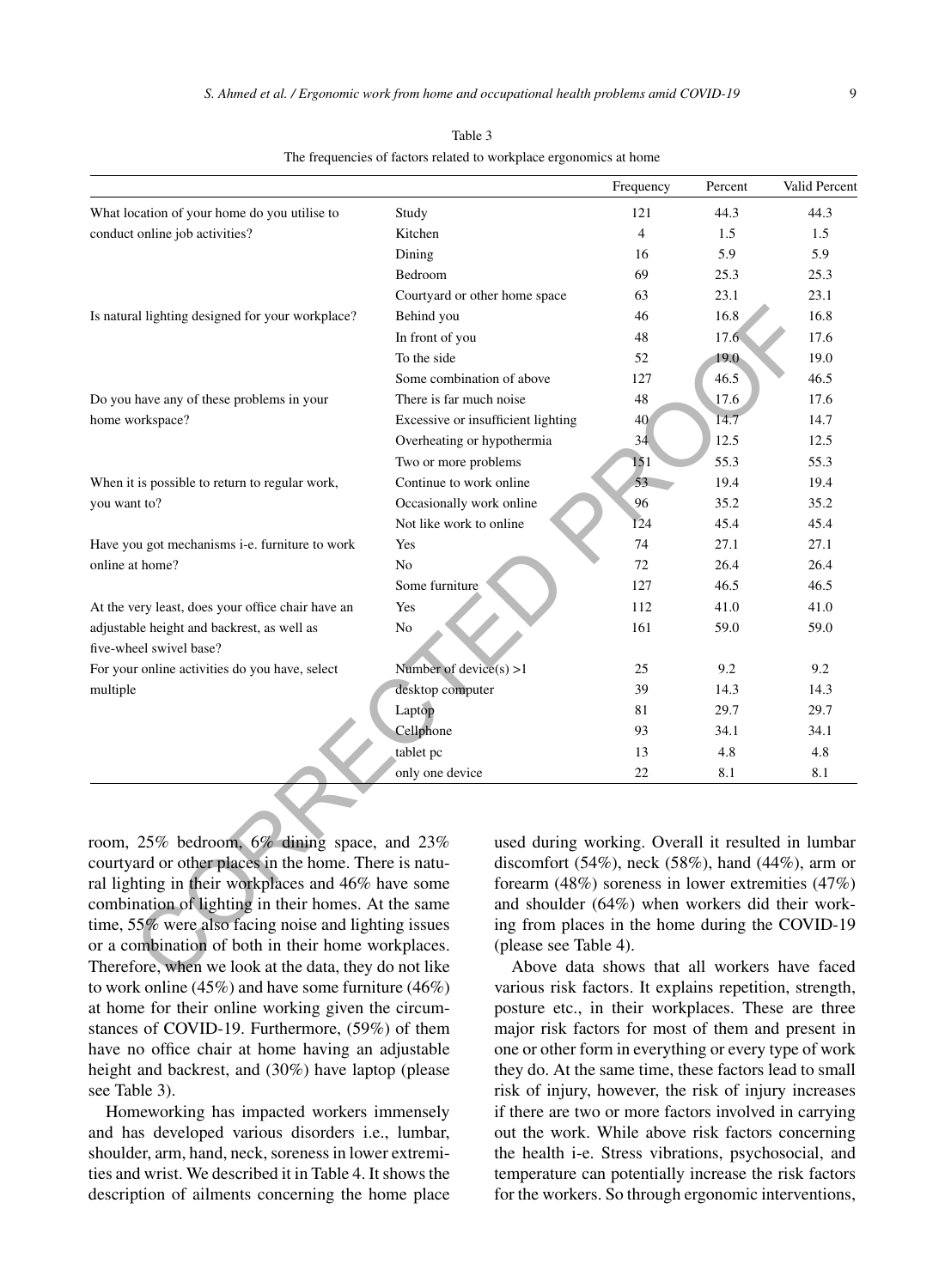|                                                                                                                                     |                          | Frequency                                                                                                                                           | Percent | Valid Percent |
|-------------------------------------------------------------------------------------------------------------------------------------|--------------------------|-----------------------------------------------------------------------------------------------------------------------------------------------------|---------|---------------|
| Have you had any back ache at the lumbar recently or                                                                                | No                       | 26                                                                                                                                                  | 9.5     | 9.5           |
| remained several weeks?                                                                                                             | More often than not      | 42                                                                                                                                                  | 15.4    | 15.4          |
|                                                                                                                                     | A little more than usual | 56                                                                                                                                                  | 20.5    | 20.5          |
|                                                                                                                                     | Much more than usual     | 149                                                                                                                                                 | 54.6    | 54.6          |
| Have you had any neck pain in the last several weeks?                                                                               | No                       | 19                                                                                                                                                  | 7.0     | 7.0           |
|                                                                                                                                     | More often than not      | 28                                                                                                                                                  | 10.3    | 10.3          |
|                                                                                                                                     | A little more than usual | 67                                                                                                                                                  | 24.5    | 24.5          |
|                                                                                                                                     | Much more than usual     | 159                                                                                                                                                 | 58.2    | 58.2          |
| Have you had any wrist or hand pain in the last few                                                                                 | N <sub>0</sub>           | 16                                                                                                                                                  | 5.9     | 5.9           |
| weeks?                                                                                                                              | More often than not      | 55                                                                                                                                                  | 20.1    | 20.1          |
|                                                                                                                                     | A little more than usual | 82                                                                                                                                                  | 30.0    | 30.0          |
|                                                                                                                                     | Much more than usual     | 120                                                                                                                                                 | 44.0    | 44.0          |
| Have you had pain in your arm or forearm in the last                                                                                | N <sub>0</sub>           | 19                                                                                                                                                  | 7.0     | 7.0           |
| several weeks?                                                                                                                      | More often than not      | 41                                                                                                                                                  | 15.0    | 15.0          |
|                                                                                                                                     | A little more than usual | 80                                                                                                                                                  | 29.3    | 29.3          |
|                                                                                                                                     | Much more than usual     | 133                                                                                                                                                 | 48.7    | 48.7          |
| Have you had any shoulder pain in the last several                                                                                  | N <sub>0</sub>           | 12                                                                                                                                                  | 4.4     | 4.4           |
| weeks?                                                                                                                              | More often than not      | 31                                                                                                                                                  | 11.4    | 11.4          |
|                                                                                                                                     | A little more than usual | 55                                                                                                                                                  | 20.1    | 20.1          |
|                                                                                                                                     | Much more than usual     | 175                                                                                                                                                 | 64.1    | 64.1          |
| Have you had any soreness in your lower extremities in                                                                              | No                       | 23                                                                                                                                                  | 8.4     | 8.4           |
| the last few weeks??                                                                                                                | More often than not      | 57                                                                                                                                                  | 20.9    | 20.9          |
|                                                                                                                                     | A little more than usual | 64                                                                                                                                                  | 23.4    | 23.4          |
|                                                                                                                                     | Much more than usual     | 129                                                                                                                                                 | 47.3    | 47.3          |
|                                                                                                                                     |                          |                                                                                                                                                     |         |               |
| we attempt to reduce its effects, i-e musculoskeletal                                                                               |                          | tionship between variables in the population. The                                                                                                   |         |               |
| disorder, mainly caused by overuse.<br>We also used chi-square test of independence to                                              |                          | results of various variables are as follows.<br>For this analysis, we examined the relationship                                                     |         |               |
| see the association between variables. In addition, it                                                                              |                          | between "Gender" identification (coded $1 =$ male,                                                                                                  |         |               |
| is applied to test the relationship between two categor-                                                                            |                          | $2 =$ female) and whether they have an interest in work-                                                                                            |         |               |
| ical variables. Moreover, it refers to whether the null                                                                             |                          | ing online after the pandemic (coded $1 =$ continue                                                                                                 |         |               |
| hypothesis (i.e., independence) or alternative hypoth-                                                                              |                          | to work online, $2 = \text{occasionally work online}, 3 = \text{do}$                                                                                |         |               |
| esis (i.e., association) is referenced. Overall, null and                                                                           |                          | does not like to work online). The count is the                                                                                                     |         |               |
| alternative hypotheses for this test can be stated as:                                                                              |                          | observed count in each cell. The expected count                                                                                                     |         |               |
| "Null hypothesis" there is no relationship between                                                                                  |                          | is the count that would be expected if there is no                                                                                                  |         |               |
| $\mathbf{A}$ and $\mathbf{A}$ and $\mathbf{A}$ and $\mathbf{A}$ and $\mathbf{A}$ and $\mathbf{A}$ and $\mathbf{A}$ and $\mathbf{A}$ |                          | $\mathbf{1}$ , $\mathbf{1}$ , $\mathbf{1}$ , $\mathbf{1}$ , $\mathbf{1}$ , $\mathbf{1}$ , $\mathbf{1}$ , $\mathbf{1}$ , $\mathbf{1}$ , $\mathbf{1}$ |         |               |

Table 4 The frequencies of physical effects and discomforts at home

We also used chi-square test of independence to see the association between variables. In addition, it is applied to test the relationship between two categorical variables. Moreover, it refers to whether the null hypothesis (i.e., independence) or alternative hypothesis (i.e., association) is referenced. Overall, null and alternative hypotheses for this test can be stated as: "Null hypothesis" there is no relationship between the two variables in the population and "Alternative (or research) hypothesis", there is a non-zero relationship between the two variables in the population. [i.e., within the population there is an association between the two variables].

The test involves testing whether the observed cell frequencies (or joint probabilities) in your data are significantly different from those that can be expected if there is no relationship (i.e., independence) between the variables within the population. When we reject the null hypothesis, we infer a rela-

For this analysis, we examined the relationship between "Gender" identification (coded 1 = male,  $2 =$  female) and whether they have an interest in working online after the pandemic (coded  $1 =$ continue to work online,  $2 = \alpha$  occasionally work online,  $3 = d\alpha$ does not like to work online). The count is the observed count in each cell. The expected count is the count that would be expected if there is no relationship between the two variables. The Pearson chi-square test indicates a significant relationship between gender and online working after the pandemic, Pearson's  $\chi^2(1) = 57.704$ ,  $p < 0.05$ . It shows that males and females do not like to work online when the pandemic is over. Please see below Table 5.

For the relationship between "Age" identification (coded  $1 = 25$ ,  $2 = 26 - 35$ ,  $3 = 36 - 45$ ,  $4 = 46 - 55$ ,  $5 = 56$  and whether they have an interest in working online after the pandemic (coded  $1 =$ continue to work online,  $2 =$  occasionally work online,  $3 =$  do not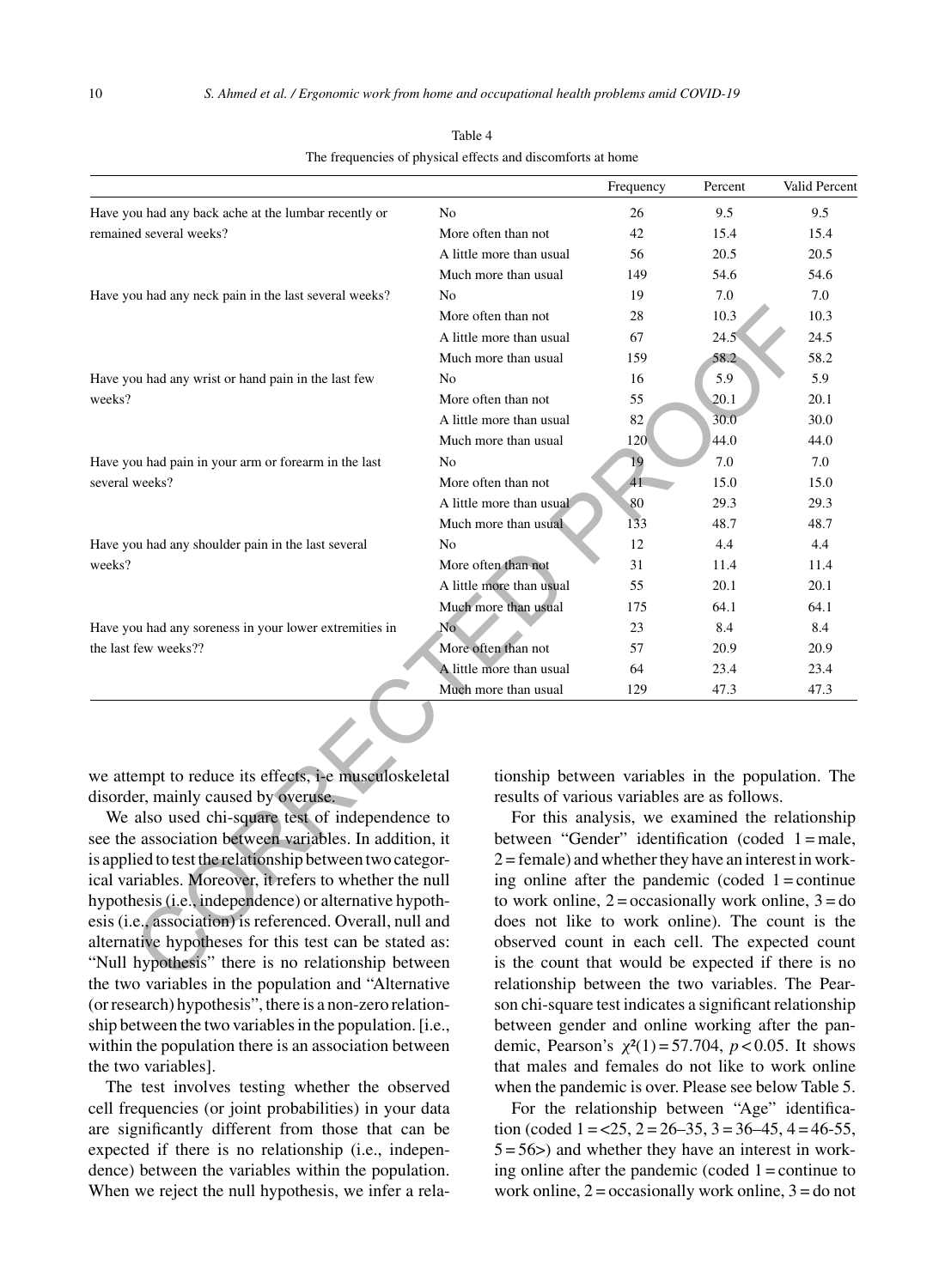|        |        |                       |             | Interest in working online concerning Gender |                 | Total  |
|--------|--------|-----------------------|-------------|----------------------------------------------|-----------------|--------|
|        |        |                       | Continue to | Occasionally                                 | Do not like to  |        |
|        |        |                       | work online | work online                                  | work online     |        |
| Gender | Male   | Count                 | $53_a$      | 38 <sub>h</sub>                              | 55 <sub>h</sub> | 146    |
|        |        | <b>Expected Count</b> | 28.3        | 51.3                                         | 66.3            | 146.0  |
|        |        | % within Gender       | 36.3%       | 26.0%                                        | 37.7%           | 100.0% |
|        | Female | Count                 | $0_a$       | 58 <sub>h</sub>                              | 69 <sub>b</sub> | 127    |
|        |        | <b>Expected Count</b> | 24.7        | 44.7                                         | 57.7            | 127.0  |
|        |        | % within Gender       | $0.0\%$     | 45.7%                                        | 54.3%           | 100.0% |
| Total  |        | Count                 | 53          | 96                                           | 124             | 273    |
|        |        | <b>Expected Count</b> | 53.0        | 96.0                                         | 124.0           | 273.0  |
|        |        | % within Gender       | 19.4%       | 35.2%                                        | 45.4%           | 100.0% |

| Table 5                                                  |  |
|----------------------------------------------------------|--|
| The frequencies of discomforts concerning Gender at home |  |

|       | Female       | Count                                                                                                             | $0_a$           | 58 <sub>h</sub>                                       | 69 <sub>h</sub>   | 127       |
|-------|--------------|-------------------------------------------------------------------------------------------------------------------|-----------------|-------------------------------------------------------|-------------------|-----------|
|       |              | <b>Expected Count</b>                                                                                             | 24.7            | 44.7                                                  | 57.7              | 127.0     |
|       |              | % within Gender                                                                                                   | $0.0\%$         | 45.7%                                                 | 54.3%             | 100.09    |
| Total |              | Count                                                                                                             | 53              | 96                                                    | 124               | 273       |
|       |              | <b>Expected Count</b>                                                                                             | 53.0            | 96.0                                                  | 124.0             | 273.0     |
|       |              | % within Gender                                                                                                   | 19.4%           | 35.2%                                                 | 45.4%             | 100.0%    |
|       |              | Pearson Chi-square 57.704 $p < 0.05$ . A,b represent respective total numbers for employees who worked from home. |                 |                                                       |                   |           |
|       |              |                                                                                                                   |                 |                                                       |                   |           |
|       |              |                                                                                                                   | Table 6         |                                                       |                   |           |
|       |              |                                                                                                                   |                 | The frequencies of discomforts concerning Age at home |                   |           |
|       |              |                                                                                                                   |                 | Interest in working online concerning Age             |                   | Total     |
|       |              |                                                                                                                   | Continue to     | Occasionally                                          | Do not like to    |           |
|       |              |                                                                                                                   | work online     | work online                                           | work online       |           |
| Age   | less than 25 | Count                                                                                                             | $0_a$           | 7 <sub>a</sub>                                        | $2_{a}$           | 9         |
|       |              | <b>Expected Count</b>                                                                                             | 1.7             | 3.2                                                   | 4.1               | 9.0       |
|       |              | % within Age                                                                                                      | $0.0\%$         | 77.8%                                                 | 22.2%             | 100.0%    |
|       | $26 - 35$    | Count                                                                                                             | 9 <sub>a</sub>  | 18 <sub>a</sub>                                       | 34 <sub>a</sub>   | 61        |
|       |              | Expected Count                                                                                                    | 11.8            | 21.5                                                  | 27.7              | 61.0      |
|       |              | % within Age                                                                                                      | 14.8%           | 29.5%                                                 | 55.7%             | $100.0\%$ |
|       | $36 - 45$    | Count                                                                                                             | 21 <sub>a</sub> | 46 <sub>a</sub>                                       | $51_a$            | 118       |
|       |              | <b>Expected Count</b>                                                                                             | 22.9            | 41.5                                                  | 53.6              | 118.0     |
|       |              | % within Age                                                                                                      | 17.8%           | 39.0%                                                 | 43.2%             | 100.0%    |
|       | $46 - 55$    | Count                                                                                                             | $22_a$          | 21 <sub>b</sub>                                       | 36 <sub>a,b</sub> | 79        |
|       |              | <b>Expected Count</b>                                                                                             | 15.3            | 27.8                                                  | 35.9              | 79.0      |
|       |              | % within Age                                                                                                      | 27.8%           | 26.6%                                                 | 45.6%             | 100.0%    |
|       | 56 and above | Count                                                                                                             | $1_{a}$         | $4_{a}$                                               | $1_{a}$           | 6         |
|       |              | <b>Expected Count</b>                                                                                             | 1.2             | 2.1                                                   | 2.7               | 6.0       |
|       |              | % within Age                                                                                                      | 16.7%           | 66.7%                                                 | 16.7%             | 100.0%    |
| Total |              | Count                                                                                                             | 53              | 96                                                    | 124               | 273       |
|       |              | <b>Expected Count</b>                                                                                             | 53.0            | 96.0                                                  | 124.0             | 273.0     |
|       |              | % within Age                                                                                                      | 19.4%           | 35.2%                                                 | 45.4%             | 100.0%    |

Table 6

Pearson Chi-square 18.260 *p* < 0.05. A,b represent respective total numbers for employees who worked from home.

like to work online). The count is the observed count in each cell. The expected count is the count that would be expected if there is no relationship between the two variables. The Pearson chi-square test indicates there is a significant relationship between age and online working after the pandemic, Pearson's  $\chi^2(1) = 18.260$ ,  $p < 0.05$ . It shows that employees of different age groups are not interested in working online when the pandemic is over. Please see below Table 6.

For the relationship between "Age" identification (coded  $1 = 25$ ,  $2 = 26 - 35$ ,  $3 = 36 - 45$ ,  $4 = 46 - 55$ ,  $5 = 56$  > and Experiencing back pain (coded 1 = not at all,  $2 = no$  more than usual,  $3 =$ somewhat more than usual, 4 = much more than usual). The Pearson chisquare test indicates there is a significant relationship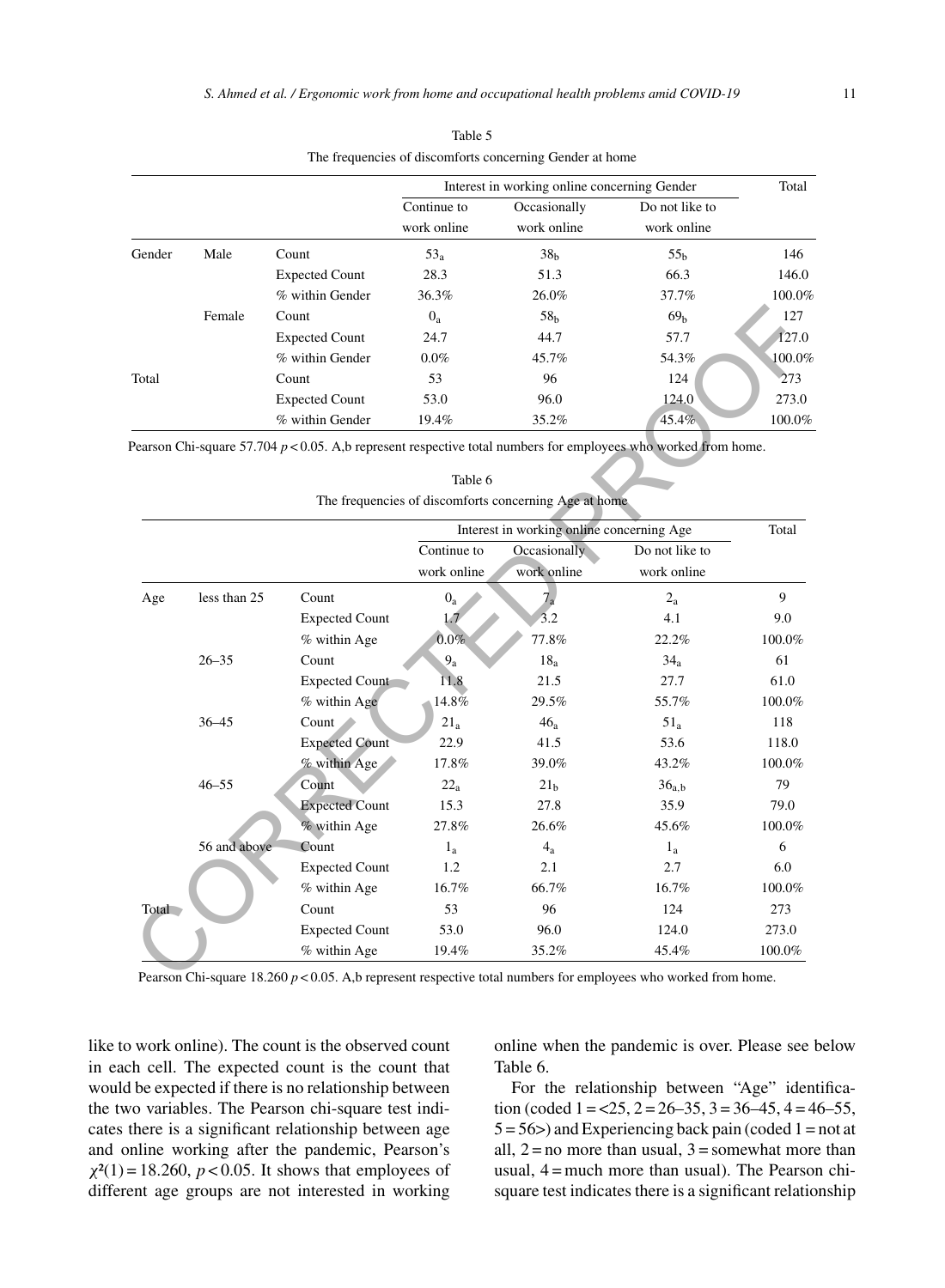|       |                    |                                                                                                                                                                                                                                                                                                                                                                           | Experiencing back discomfort at the lumbar level concerning Age |                 |                                                                                                                                                                                                                                                                                                                                                       | Total             |           |
|-------|--------------------|---------------------------------------------------------------------------------------------------------------------------------------------------------------------------------------------------------------------------------------------------------------------------------------------------------------------------------------------------------------------------|-----------------------------------------------------------------|-----------------|-------------------------------------------------------------------------------------------------------------------------------------------------------------------------------------------------------------------------------------------------------------------------------------------------------------------------------------------------------|-------------------|-----------|
|       |                    |                                                                                                                                                                                                                                                                                                                                                                           | No, not                                                         | No more         | Somewhat more                                                                                                                                                                                                                                                                                                                                         | Much more         |           |
|       |                    |                                                                                                                                                                                                                                                                                                                                                                           | at all                                                          | than usual      | than usual                                                                                                                                                                                                                                                                                                                                            | than usual        |           |
|       | Age less than 25   | Count                                                                                                                                                                                                                                                                                                                                                                     | $0_a$                                                           | $0_a$           | $5_a$                                                                                                                                                                                                                                                                                                                                                 | $4_a$             | 9         |
|       |                    | <b>Expected Count</b>                                                                                                                                                                                                                                                                                                                                                     | .9                                                              | 1.4             | 1.8                                                                                                                                                                                                                                                                                                                                                   | 4.9               | 9.0       |
|       |                    | % within Age                                                                                                                                                                                                                                                                                                                                                              | $0.0\%$                                                         | $0.0\%$         | 55.6%                                                                                                                                                                                                                                                                                                                                                 | 44.4%             | 100.0%    |
|       | $26 - 35$          | Count                                                                                                                                                                                                                                                                                                                                                                     | $1_{a}$                                                         | 14 <sub>b</sub> | 17 <sub>b</sub>                                                                                                                                                                                                                                                                                                                                       | 29 <sub>a,b</sub> | 61        |
|       |                    | <b>Expected Count</b>                                                                                                                                                                                                                                                                                                                                                     | 5.8                                                             | 9.4             | 12.5                                                                                                                                                                                                                                                                                                                                                  | 33.3              | 61.0      |
|       |                    | % within Age                                                                                                                                                                                                                                                                                                                                                              | 1.6%                                                            | 23.0%           | 27.9%                                                                                                                                                                                                                                                                                                                                                 | 47.5%             | $100.0\%$ |
|       | $36 - 45$          | Count                                                                                                                                                                                                                                                                                                                                                                     | 15 <sub>a</sub>                                                 | $18_{a,b}$      | 15 <sub>h</sub>                                                                                                                                                                                                                                                                                                                                       | 70 <sub>a,b</sub> | 118       |
|       |                    | <b>Expected Count</b>                                                                                                                                                                                                                                                                                                                                                     | 11.2                                                            | 18.2            | 24.2                                                                                                                                                                                                                                                                                                                                                  | 64.4              | 118.0     |
|       |                    | % within Age                                                                                                                                                                                                                                                                                                                                                              | 12.7%                                                           | 15.3%           | 12.7%                                                                                                                                                                                                                                                                                                                                                 | 59.3%             | 100.0%    |
|       | $46 - 55$          | Count                                                                                                                                                                                                                                                                                                                                                                     | $9a$                                                            | 10 <sub>a</sub> | 16 <sub>a</sub>                                                                                                                                                                                                                                                                                                                                       | 44 <sub>a</sub>   | 79        |
|       |                    | <b>Expected Count</b>                                                                                                                                                                                                                                                                                                                                                     | 7.5                                                             | 12.2            | 16.2                                                                                                                                                                                                                                                                                                                                                  | 43.1              | 79.0      |
|       |                    | % within Age                                                                                                                                                                                                                                                                                                                                                              | 11.4%                                                           | 12.7%           | 20.3%                                                                                                                                                                                                                                                                                                                                                 | 55.7%             | 100.0%    |
|       | 56 and above Count |                                                                                                                                                                                                                                                                                                                                                                           | $1_{a}$                                                         | $0_a$           | 3 <sub>a</sub>                                                                                                                                                                                                                                                                                                                                        | $2_a$             | 6         |
|       |                    | <b>Expected Count</b>                                                                                                                                                                                                                                                                                                                                                     | .6                                                              | .9              | 1.2                                                                                                                                                                                                                                                                                                                                                   | 3.3               | 6.0       |
|       |                    | % within Age                                                                                                                                                                                                                                                                                                                                                              | 16.7%                                                           | $0.0\%$         | 50.0%                                                                                                                                                                                                                                                                                                                                                 | 33.3%             | 100.0%    |
| Total |                    | Count                                                                                                                                                                                                                                                                                                                                                                     | 26                                                              | 42              | 56 <sup>°</sup>                                                                                                                                                                                                                                                                                                                                       | 149               | 273       |
|       |                    | <b>Expected Count</b>                                                                                                                                                                                                                                                                                                                                                     | 26.0                                                            | 42.0            | 56.0                                                                                                                                                                                                                                                                                                                                                  | 149.0             | 273.0     |
|       |                    | % within Age                                                                                                                                                                                                                                                                                                                                                              | 9.5%                                                            | 15.4%           | 20.5%                                                                                                                                                                                                                                                                                                                                                 | 54.6%             | 100.0%    |
|       |                    | een age and experiencing back pain working<br>e during pandemic, Pearson's $\chi^2(1) = 26.437$ ,<br>05. It shows that employees at various age<br>os experience back pain. Please see the below                                                                                                                                                                          |                                                                 |                 | various age groups experience shoulder pain. I<br>see the below Table 9.                                                                                                                                                                                                                                                                              |                   |           |
| .7.   |                    |                                                                                                                                                                                                                                                                                                                                                                           |                                                                 |                 | 5. Discussion and recommendations                                                                                                                                                                                                                                                                                                                     |                   |           |
|       |                    | r the relationship between "Age" identifica-                                                                                                                                                                                                                                                                                                                              |                                                                 |                 |                                                                                                                                                                                                                                                                                                                                                       |                   |           |
|       |                    | coded $1 = 25$ , $2 = 26-35$ , $3 = 36-45$ , $4 = 46-55$ ,<br>(sole) and experiencing wrist or hand pain (coded<br>ot at all, $2 = no$ more than usual, $3 =$ somewhat<br>than usual, $4 =$ much more than usual). The<br>on chi-square test indicates there is a signifi-<br>elationship between age and experiencing wrist<br>working online during pandemic, Pearson's |                                                                 |                 | COVID-19 has dramatically affected our per<br>and professional life. Earlier held general pe<br>tions related to the office layout and work d<br>have been challenged and replaced by new m<br>allowing possibilities of doing offsite work d<br>the recent pandemic crisis. So this study's aim v<br>explore how this dominant shift affects ergonom |                   |           |
|       |                    | = 28.309, $p < 0.05$ . It shows that employees at                                                                                                                                                                                                                                                                                                                         |                                                                 |                 | workplace at home? This study thoroughly addi                                                                                                                                                                                                                                                                                                         |                   |           |

Table 7 The frequencies of discomforts/back discomfort at the lumbar level concerning Age

between age and experiencing back pain working online during pandemic, Pearson's  $\chi^2(1) = 26.437$ ,  $p$  < 0.05. It shows that employees at various age groups experience back pain. Please see the below Table 7.

For the relationship between "Age" identification (coded  $1 = 25$ ,  $2 = 26 - 35$ ,  $3 = 36 - 45$ ,  $4 = 46 - 55$ , 5 = 56>) and experiencing wrist or hand pain (coded  $1 = not at all, 2 = no more than usual, 3 = somewhat$ more than usual,  $4 =$  much more than usual). The Pearson chi-square test indicates there is a significant relationship between age and experiencing wrist pain working online during pandemic, Pearson's  $\chi^2(1) = 28.309$ ,  $p < 0.05$ . It shows that employees at various age groups experience wrist or hand pain. Please see the below Table 8.

For the relationship between "Age" identification (coded  $1 = 25$ ,  $2 = 26 - 35$ ,  $3 = 36 - 45$ ,  $4 = 46 - 55$ ,  $5 = 56$ ) and experiencing shoulder pain (coded  $1 =$ not at all,  $2 =$ no more than usual,  $3 =$ somewhat more than usual,  $4 =$  much more than usual). The Pearson chi-square test indicates there is a significant relationship between age and experiencing shoulder pain working online during pandemic, Pearson's  $\chi^2(1) = 26.166$ ,  $p < 0.05$ . It shows that employees at

various age groups experience shoulder pain. Please see the below Table 9.

#### **5. Discussion and recommendations**

COVID-19 has dramatically affected our personal and professional life. Earlier held general perceptions related to the office layout and work design have been challenged and replaced by new models allowing possibilities of doing offsite work during the recent pandemic crisis. So this study's aim was to explore how this dominant shift affects ergonomics of workplace at home? This study thoroughly addresses various risk factors and ergonomic interventions for higher productivity on the home-based work format of faculty members. At the same time, one of the objectives of ergonomic interventions is to work smarter but not harder for higher productivity. The beauty of ergonomic interventions is to match work with equipment and workstation for workers. The study's findings are consistent with earlier studies on the subject matter [40, 59, 60].

According to data analysis, more than 50 percent of the participants reported discomfort in various body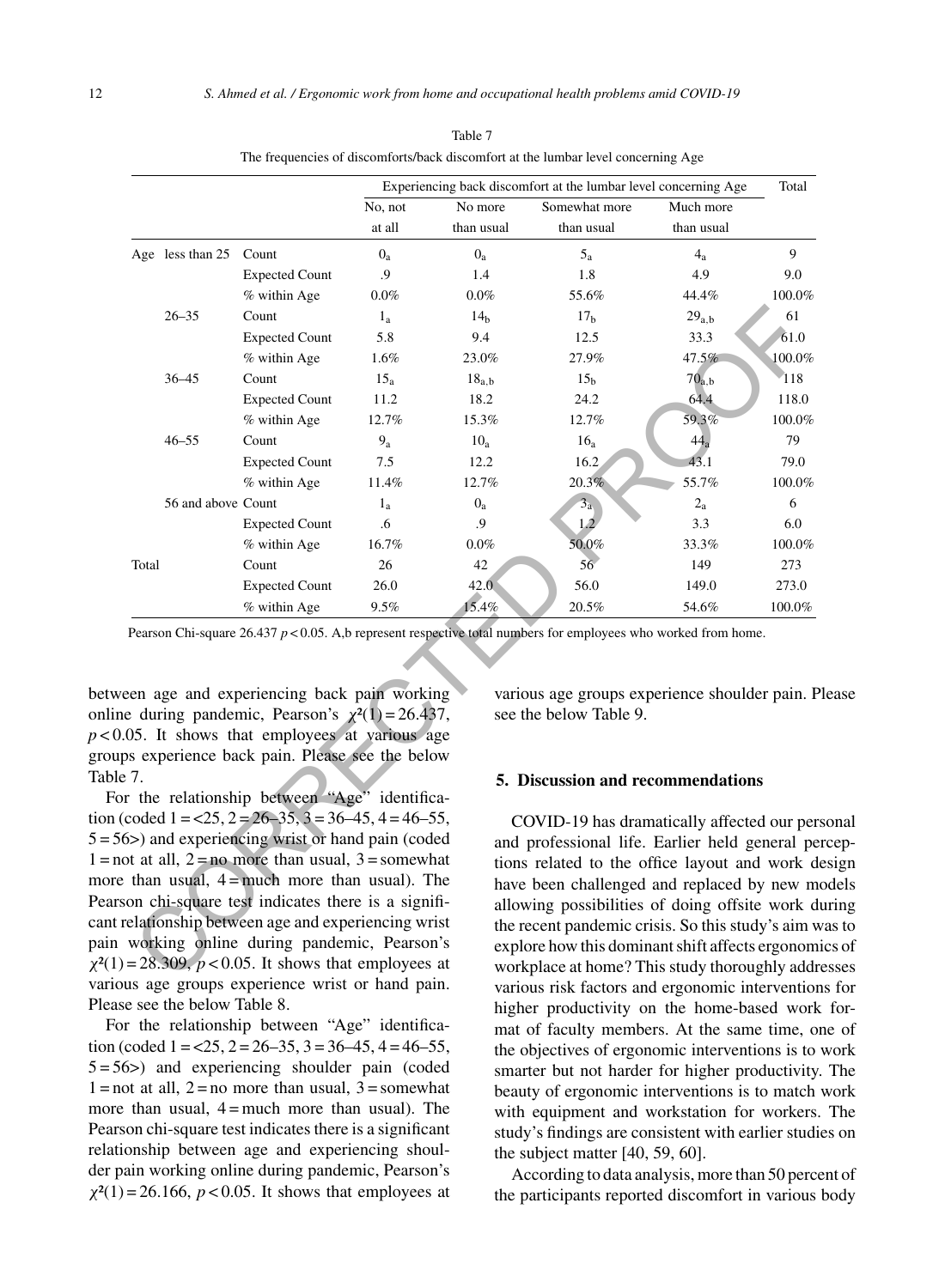|       |              |                       | Experiencing wrist and/or hand discomfort at the Age level |                 |                                                                                                                   |                 | Total  |
|-------|--------------|-----------------------|------------------------------------------------------------|-----------------|-------------------------------------------------------------------------------------------------------------------|-----------------|--------|
|       |              |                       | No, not                                                    | No more         | Somewhat more                                                                                                     | Much more       |        |
|       |              |                       | at all                                                     | than usual      | than usual                                                                                                        | than usual      |        |
| Age   | less than 25 | Count                 | $0_a$                                                      | $0_a$           | 3 <sub>a</sub>                                                                                                    | $6_{a}$         | 9      |
|       |              | <b>Expected Count</b> | $\overline{5}$                                             | 1.8             | 2.7                                                                                                               | 4.0             | 9.0    |
|       |              | % within Age          | $0.0\%$                                                    | 0.0%            | 33.3%                                                                                                             | 66.7%           | 100.0% |
|       | $26 - 35$    | Count                 | $0_a$                                                      | 16 <sub>a</sub> | 20 <sub>a</sub>                                                                                                   | 25 <sub>a</sub> | 61     |
|       |              | <b>Expected Count</b> | 3.6                                                        | 12.3            | 18.3                                                                                                              | 26.8            | 61.0   |
|       |              | $%$ within Age        | $0.0\%$                                                    | 26.2%           | 32.8%                                                                                                             | 41.0%           | 100.0% |
|       | $36 - 45$    | Count                 | $5_a$                                                      | 26 <sub>a</sub> | $27_a$                                                                                                            | $60_a$          | 118    |
|       |              | <b>Expected Count</b> | 6.9                                                        | 23.8            | 35.4                                                                                                              | 51.9            | 118.0  |
|       |              | % within Age          | 4.2%                                                       | 22.0%           | 22.9%                                                                                                             | 50.8%           | 100.0% |
|       | $46 - 55$    | Count                 | $11_a$                                                     | 12 <sub>b</sub> | $28_{a,b}$                                                                                                        | 28 <sub>b</sub> | 79     |
|       |              | <b>Expected Count</b> | 4.6                                                        | 15.9            | 23.7                                                                                                              | 34.7            | 79.0   |
|       |              | % within Age          | 13.9%                                                      | 15.2%           | 35.4%                                                                                                             | 35.4%           | 100.0% |
|       | 56 and above | Count                 | $0_a$                                                      | $1_{a}$         | $4_a$                                                                                                             | $1_{a}$         | 6      |
|       |              | <b>Expected Count</b> | $\mathcal{A}$                                              | 1.2             | 1.8                                                                                                               | 2.6             | 6.0    |
|       |              | % within Age          | $0.0\%$                                                    | 16.7%           | 66.7%                                                                                                             | 16.7%           | 100.0% |
| Total |              | Count                 | 16                                                         | 55              | 82 <sup>°</sup>                                                                                                   | 120             | 273    |
|       |              | <b>Expected Count</b> | 16.0                                                       | 55.0            | 82.0                                                                                                              | 120.0           | 273.0  |
|       |              | % within Age          | 5.9%                                                       | 20.1%           | 30.0%                                                                                                             | 44.0%           | 100.0% |
|       |              |                       | The frequencies of shoulder discomfort concerning Age      | Table 9         | Pearson Chi-square 28.309 $p < 0.05$ . A,b represent respective total numbers for employees who worked from home. |                 |        |
|       |              |                       |                                                            |                 | Experiencing shoulder discomfort at Age level                                                                     |                 | Total  |
|       |              |                       | No. not                                                    | No more         | Somewhat more                                                                                                     | Much more       |        |
|       |              |                       | at all                                                     | than usual      | than usual                                                                                                        | than usual      |        |
| Age   | less than 25 | Count                 | $0_a$                                                      | 0 <sub>a</sub>  | $0_a$                                                                                                             | $9a$            | 9      |
|       |              | <b>Expected Count</b> | $\mathcal{A}$                                              | 1.0             | 1.8                                                                                                               | 5.8             | 9.0    |
|       |              | % within Age          | 0.0%                                                       | $0.0\%$         | 0.0%                                                                                                              | 100.0%          | 100.0% |
|       | $26 - 35$    | Count                 | $0_a$                                                      | $4_a$           | $20_a$                                                                                                            | 37 <sub>a</sub> | 61     |
|       |              | <b>Expected Count</b> | 2.7                                                        | 6.9             | 12.3                                                                                                              | 39.1            | 61.0   |
|       |              | % within Age          | $0.0\%$                                                    | 6.6%            | 32.8%                                                                                                             | 60.7%           | 100.0% |
|       | $36 - 45$    | Count                 | 3 <sub>a</sub>                                             | $15_a$          | $22_a$                                                                                                            | 78 <sub>a</sub> | 118    |
|       |              | <b>Expected Count</b> | 5.2                                                        | 13.4            | 23.8                                                                                                              | 75.6            | 118.0  |
|       |              | % within Age          | 2.5%                                                       | 12.7%           | 18.6%                                                                                                             | 66.1%           | 100.0% |
|       | $46 - 55$    | Count                 | 9a                                                         | $11_{a,b}$      | 12 <sub>b</sub>                                                                                                   | 47 <sub>b</sub> | 79     |

Table 8 The frequencies of discomforts/wrist and/or hand discomfort concerning Age

## Table 9 The frequencies of shoulder discomfort concerning Age

|       |              |                       |                |                 | Experiencing shoulder discomfort at Age level |                 | Total  |
|-------|--------------|-----------------------|----------------|-----------------|-----------------------------------------------|-----------------|--------|
|       |              |                       | No, not        | No more         | Somewhat more                                 | Much more       |        |
|       |              |                       | at all         | than usual      | than usual                                    | than usual      |        |
| Age   | less than 25 | Count                 | $0_a$          | $0_a$           | $0_a$                                         | $9_a$           | 9      |
|       |              | Expected Count        | .4             | 1.0             | 1.8                                           | 5.8             | 9.0    |
|       |              | % within Age          | 0.0%           | 0.0%            | 0.0%                                          | 100.0%          | 100.0% |
|       | $26 - 35$    | Count                 | 0 <sub>a</sub> | $4_a$           | $20_a$                                        | $37_a$          | 61     |
|       |              | <b>Expected Count</b> | 2.7            | 6.9             | 12.3                                          | 39.1            | 61.0   |
|       |              | % within Age          | $0.0\%$        | 6.6%            | 32.8%                                         | 60.7%           | 100.0% |
|       | $36 - 45$    | Count                 | 3 <sub>a</sub> | 15 <sub>a</sub> | $22_a$                                        | $78_a$          | 118    |
|       |              | <b>Expected Count</b> | 5.2            | 13.4            | 23.8                                          | 75.6            | 118.0  |
|       |              | % within Age          | 2.5%           | 12.7%           | 18.6%                                         | 66.1%           | 100.0% |
|       | $46 - 55$    | Count                 | 9a             | $11_{a,b}$      | 12 <sub>b</sub>                               | 47 <sub>b</sub> | 79     |
|       |              | <b>Expected Count</b> | 3.5            | 9.0             | 15.9                                          | 50.6            | 79.0   |
|       |              | % within Age          | 11.4%          | 13.9%           | 15.2%                                         | 59.5%           | 100.0% |
|       | 56 and above | Count                 | $0_a$          | $1_{a}$         | $1_{a}$                                       | $4_a$           | 6      |
|       |              | <b>Expected Count</b> | $\cdot$ 3      | .7              | 1.2                                           | 3.8             | 6.0    |
|       |              | % within Age          | $0.0\%$        | 16.7%           | 16.7%                                         | 66.7%           | 100.0% |
| Total |              | Count                 | 12             | 31              | 55                                            | 175             | 273    |
|       |              | <b>Expected Count</b> | 12.0           | 31.0            | 55.0                                          | 175.0           | 273.0  |
|       |              | % within Age          | 4.4%           | 11.4%           | 20.1%                                         | 64.1%           | 100.0% |

Pearson Chi-square 26.166 *p* < 0.05. A,b represent respective total numbers for employees who worked from home.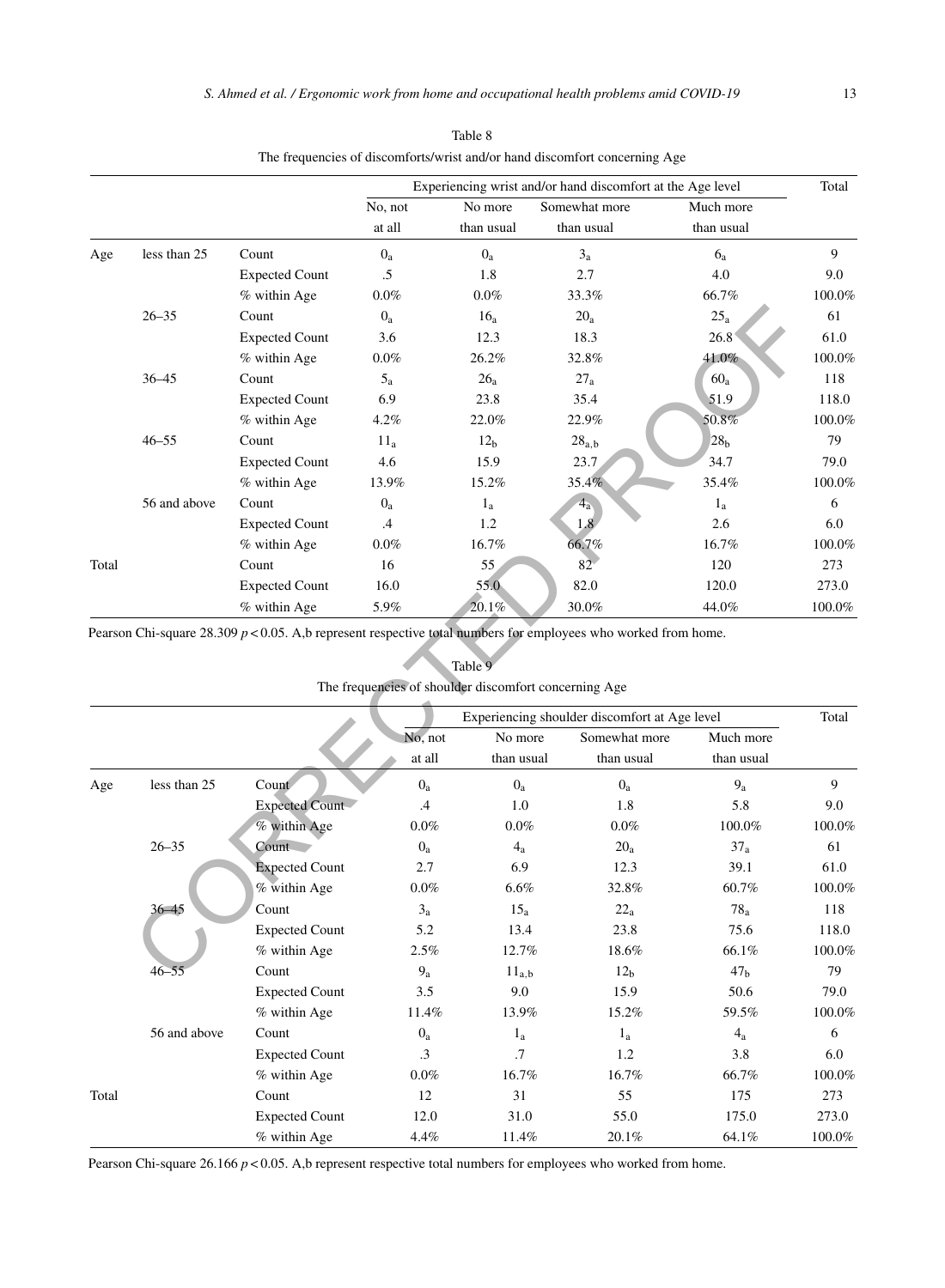parts during work from home office. It includes discomfort in the eyes, neck pain, headache, issues in the upper back, and lower back discomforts. On the other hand, if the data related to new normal office settings is compared with earlier obtained data, 80 percent of the same educational staff responded they had minimum discomfort in the traditional workplace before pandemic [62]. The new normal state and shifting to the home office during pandemics have resulted in a significant rise in disorders and discomfort. The transition from physical work to online (from home) might likely explain the increase in ergonomic symptoms. It is due to the widespread usage of computers and related devices-one of the most prevalent office issues. Previous research has demonstrated that laptop use in lesser quality workspaces causes uncomfortable position for wrists and it causes postures during typing or using the touchpad, i.e, arms that are not having any support put added stress on the upper back, and neck that is bent to gaze looking at the display [62, 63]. Further, majority of the faculty members do not have proper workplace at home, resulting in ergonomic concerns during work.

Musculoskeletal disorders and related hazards adversely affect employee health and it leads them to lower performance. We investigated musculoskeletal disorders in this study as these are overuse injuries and there are several risk factors at home-based work that cause musculoskeletal disorders. We found in our survey that during home-based work, the repetition of same type of work activities and associated movement of body parts lead to health-related problems [23]. The more significant number of repetitions performed leads to increased physical exertion, leading to increased tissue damage and potential increase in repetitive strain injuries [40, 59, 62]. In addition, a greater number of repetitions at home-based work required a tremendous amount of recovery time. So, the more force a person applies to the body through repetition, the more rest he/she needs to recover the body [24].

According to previous studies, there are substantial links between laptop use and good workplace conditions which improve employee performance. Proper laptop/computer usage leads to increased productivity [6]. In contrast, awkward wrist placements while typing on a keyboard or using a touchpad, a lack of arm support, puts tension on the upper back, and greater strain on the neck, which is bent to gaze down at the screen; these all contribute to increased strain on the upper back [64]. In contrast, a correctly positioned external monitor, with respect to

eye level, would eliminate the uncomfortable arm, neck, and back postures that are likely to contribute to higher pain levels [65]. Furthermore, the advantages of an external mouse and keyboard would allow an individual to maintain healthy, more neutral hand postures and allow a laptop monitor to be adjusted to an acceptable height when an external monitor is not accessible. Another issue in our survey results was the lack of an ergonomic chair with adjustable armrests, a strong back with lumber support, and adjustable seat height, which was another important factor causing poor health. Since people used a work surface in their homes, they expected to face various discomforts related to it. Faculty members who used a laptop in these settings were statistically more likely to face stress due to their inappropriate sitting choice, such as working on a dining table, a sofa, or a bed.

The findings of this study show that there is potential space for ergonomic improvement in the home office. Ergonomics training has been shown to be useful in lowering discomfort in both home-based offices and also in a workstation [66]. The necessity of boosting office ergonomic knowledge can play a vital role in empowering home office workers to mitigate the strong negative impact of current pandemic. In our data analysis, fifty per cent of respondents used poor work surfaces at their homes, so increased ergonomic awareness is required to empower home office workers to make positive changes in their work environment while at home [67]. As pandemic continue to impact the spheres of work and life and it causes disturbances for workers around the globe, there is a compelling case that better workspaces will not only benefit workers' well-being but may also be financially beneficial to organisations. Providing improved support for their employees' physical and mental health could reduce downtime and compensation claims resulting from injuries caused by prolonged strain in non-ergonomic settings. CORRECTED PROOF

Literature suggests that since the pandemic outbreak, a plethora of studies have investigated the disruptions in the contexts of university students but studies examining pandemic impact on work designrelated issues of university teachers are either too rare or of a very initial or preliminary nature, lacking detailed analysis. It seems that despite critical nature of the issue, it has unfortunately not attracted significant attention from the research community. Therefore, we argue that present study is a substantial step; it is of appealing nature and has potential to draw attention of various stakeholders, including, researchers, university/HEI authorities, governments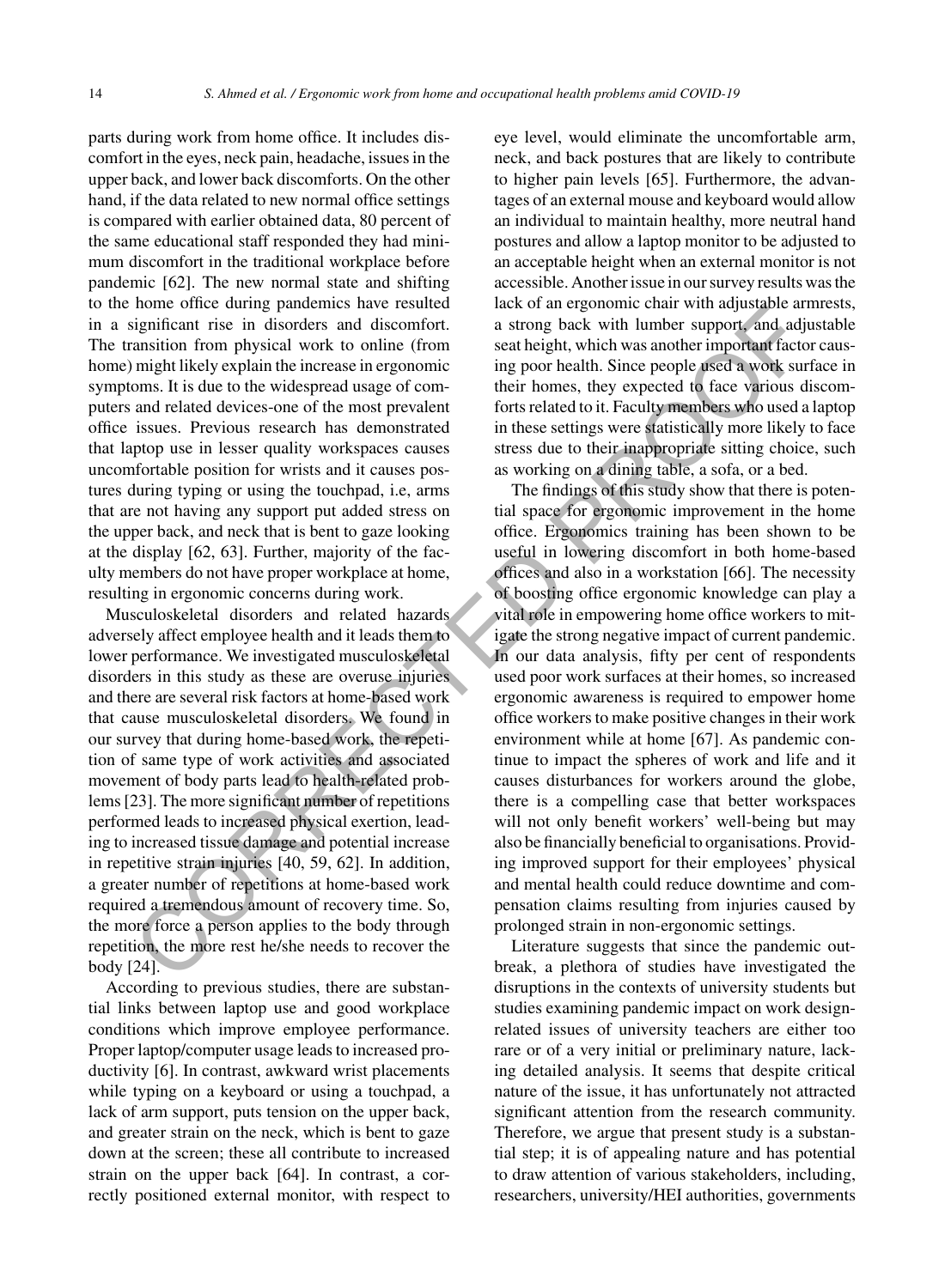and other institutions to address issues related to workplace ergonomics. Because, timely solution of such issues will create positive impact on the teachers' (faculty's) health which can resultantly have positive effect on students, the education system and overall learning landscape. "

In view of the ongoing pandemic and its continual nature, present study recommends that universities/HEIs may benefit from this study if they follow these few suggestions: 1) Issuance of checklist/tips for setting up ergonomically appropriate offices at home. 2), Per-employee allocation of a separate budget for minimum required material, inventory, equipment, furniture, etc. for setting up ergonomic home office. 3) Arranging awareness seminars for employees to understand possible health-related issues while working from home. 4) In consultation with organizational psychologists and occupational therapists, universities/HEIs can better manage and make arrangements for employee health issues while working from home. 5) Devising relatively realistic policies different from pre-pandemic period, with due consideration of mixed employee roles (i.e., parallel involvement in work and home affairs from an off-site location). Easing operation and solution and solution and the content of the content of the content of the content of the content of the content of the content of the content of the content of the content of the content of the conten

From future research directions perspective, we recommend Participatory Ergonomics Model (Punnett et al., 2013) as a means to achieve ergonomic interventions to mitigate Covid-related ergonomic issues in future. Present research adopted three dimensions to measure ergonomics in the context of Covid, future research may also investigate ergonomics from other aspects which this research did not cover. Moreover, as our study focused faculty of universities/HEIs, applying investigative approach of present study in other sectors/industries may bring different results which may help to identify other related factors.

## **6. Conclusion**

Present study shows the apparent degree of discomfort suffered by academic staff due to the continuing pandemic as there has been significant increase in the levels of discomfort following the stay at home orders. There are numerous sources of potential discomfort caused to workers; these are wide use of laptops, work on suboptimal workstations, such as sofas, beds and kitchen counters, that have been reported. Home-based working conditions resulted in many harmful work conditions, such as

laptops with too low monitors, chairs without armrests, hard surfaces on desktops and long static poses due to lack of routine breaks. Since we have converted to home offices, employees do not have the resources to adequately set up workplaces at home. Educational institutes need to ensure that workers have adequate equipment such as an adjustable office chair, adjustable monitor, an external mouse and keyboard. In addition, organisations should provide their employees with adequate ergonomic training to prevent the development of potential musculoskeletal disorders. Given that published research concerning 'pandemic and workplace ergonomics' is of preliminary [49] or exploratory [33] nature, present study is a step forward to pave the path for further explanatory research in the field of workplace ergonomics in Pakistan. This study is among very few studies that highlight importance and sensitivity of the workplace ergonomic issues faced by faculty members of higher education sector. We insist that present study has unique significance for proposed workplaces and can play an instrumental role in transforming pandemichit office spaces/design of Pakistani universities and HEIs.

#### **Acknowledgments**

The authors have no acknowledgments.

#### **Author contributions**

CONCEPTION: Shuaib Ahmed METHODOLOGY: Faisal Qamar DATA COLLECTION: Faisal Qamar INTERPRETATION OR ANALYSIS OF DATA: Sohaib Ahmed Soomro PREPARATION OF THE MANUSCRIPT: Shuaib Ahmed REVISION FOR IMPORTANT INTELLECTUAL CONTENT: Shuaib Ahmed, Faisal Qamar and Sohaib Ahmed Soomro

#### **References**

- [1] Organization IL. Teleworking during the COVID-19 pandemic and beyond: A Practical Guide. ILO Geneva; 2020.
- [2] Adnan M, Anwar K. Online Learning amid the COVID-19 Pandemic: Students' Perspectives. Online Submiss. 2020;2(1):45-51.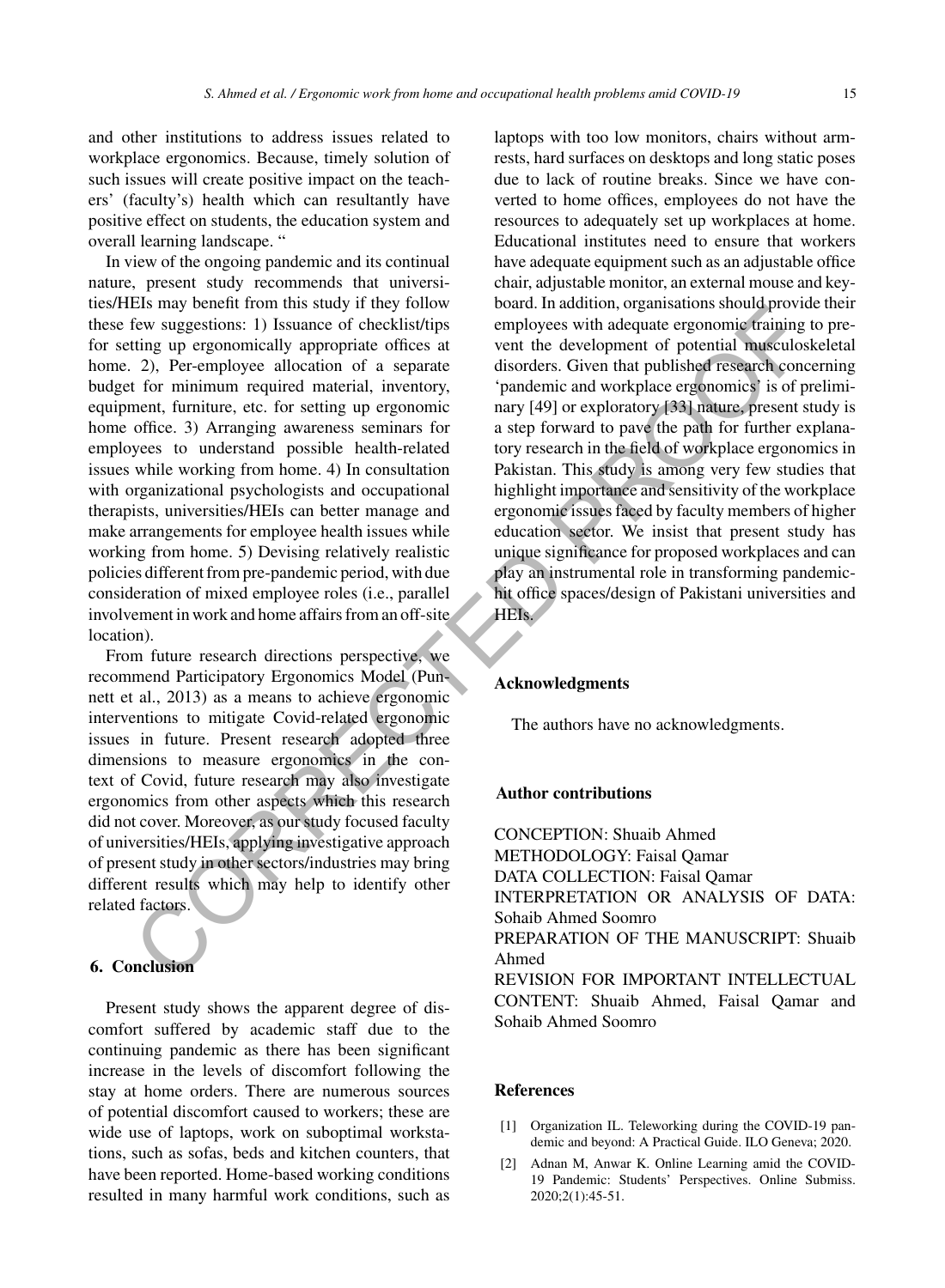- [3] Cheng C, Wang H, Ebrahimi OV. Adjustment to a "New Normal:" Coping Flexibility and Mental Health Issues During the COVID-19 Pandemic. Front Psychiatry. 2021;12:353.
- [4] Gurajena C, Mbunge E, Fashoto S. Teaching and Learning in the new normal: opportunities and challenges of Distance Learning amid COVID-19 pandemic. Available SSRN 3765509. 2021;
- [5] Krishnapatria K. From 'Lockdown'to letdown: Students' perception of e-learning amid the COVID-19 outbreak. ELT Focus. 2020;3(1):1-8.
- [6] Larrea-Araujo C, Ayala-Granja J, Vinueza-Cabezas A, Acosta-Vargas P. Ergonomic Risk Factors of Teleworking in Ecuador during the COVID-19 Pandemic: A Cross-Sectional Study. Int J Environ Res Public Health. 2021;18(10):5063.
- [7] Huang Y-H, Lee J, McFadden AC, Murphy LA, Robertson MM, Cheung JH, et al. Beyond safety outcomes: An investigation of the impact of safety climate on job satisfaction, employee engagement and turnover using social exchange theory as the theoretical framework. Appl Ergon. 2016;55:248-57. beca. 2002.<br>
Surge Artistic Reading B. Vinteza-Cabezas A. FEnviron Res Public Reading Stages and Theorem (1987-1983).<br>
Surge in Example CoVID-19 Franchic: A. FENGING III Westparted its particular particular particular par
- [8] (Noor) Coutts CE, Buheji M, Ahmed D, Abdulkareem T, Buheji B, Eidan S, et al. Emergency remote education in Bahrain, Iraq, and Russia During the COVID-19 pandemic: A comparative case study. Hum Syst Manag. 2020;39(4):473-93.
- [9] Soomro SA. Nexus between perceived job insecurity and employee work-related outcomes amid COVID-19: Attenuating effect of supervisor support. Hum Syst Manag. 2021;(Preprint):1-10.
- [10] Buomprisco G, Ricci S, Perri R, De Sio S. Health and Telework: New Challenges after COVID-19 Pandemic. Eur J Environ Public Health. 2021;5(2):em0073.
- [11] Sasangohar F, Moats J, Mehta R, Peres SC. Disaster ergonomics: human factors in COVID-19 pandemic emergency management. Hum Factors. 2020;62(7): 1061-8.
- [12] Tahernejad S, Choobineh A, Razeghi M, Abdoli-Eramaki M, Parsaei H, Daneshmandi H, et al. Investigation of office workers' sitting behaviors in an ergonomically adjusted workstation. Int J Occup Saf Ergon. 2021;1-9.
- [13] Draghici A. Changes and challenges of human systems management during and after the pandemic. Hum Syst Manag. 2020;39(4):469-72.
- [14] Molino M, Ingusci E, Signore F, Manuti A, Giancaspro ML, Russo V, et al. Wellbeing costs of technology use during Covid-19 remote working: an investigation using the Italian translation of the technostress creators scale. Sustainability. 2020;12(15):5911.
- [15] Gurses AP, Tschudy MM, McGrath-Morrow S, Husain A, Solomon BS, Gerohristodoulos KA, et al. Overcoming COVID-19: what can human factors and ergonomics offer? J Patient Saf Risk Manag. 2020;25(2):49-54.
- [16] Ekpanyaskul C, Padungtod C. Occupational Health Problems and Lifestyle Changes Among Novice Working-From-Home Workers Amid the COVID-19 Pandemic. Saf Health Work. 2021;
- [17] Zhai Y, Du X. Addressing collegiate mental health amid COVID-19 pandemic. Psychiatry Res. 2020;288: 113003.
- [18] Akboğa  $\ddot{O}$ , Baradan S. Safety in ready mixed concrete industry: descriptive analysis of injuries and development of preventive measures. Ind Health. 2016;
- [19] LaMontagne AD, Barbeau E, Youngstrom RA, Lewiton M, Stoddard AM, McLellan D, et al. Assessing and intervening on OSH programmes: effectiveness evaluation of the Wellworks-2 intervention in 15 manufacturing worksites. Occup Environ Med. 2004;61(8):651-60.
- [20] Lietz J, Ulusoy N, Nienhaus A. Prevention of musculoskeletal diseases and pain among dental professionals through ergonomic interventions: a systematic literature review. Int J Environ Res Public Health. 2020;17(10):3482.
- [21] Westgaard RH, Winkel J. Ergonomic intervention research for improved musculoskeletal health: a critical review. Int J Ind Ergon. 1997;20(6):463-500.
- [22] Abdul-Tharim AH, Jaffar N, Lop NS, Mohd-Kamar IF. Ergonomic risk controls in construction industry-A literature review. Procedia Eng. 2011;20:80-8.
- [23] Genaidy AM, Al-Shedi AA, Shell RL. Ergonomic risk assessment: preliminary guidelines for analysis of repetition, force and posture. J Hum Ergol (Tokyo). 1993;22(1):45-55.
- [24] Chadwick-Jones JJK, Nicholson N, Brown C. Social psychology of absenteeism. Praeger Publishers; 1982.
- [25] Shokshk AA, Ahmad SA, Aziz FA, Harith HH, Abd Aziz AR, Suliano SB. Effects of Non-neutral Posture and Anthropometry on Heart Rate in Hand Tools Tasks. In: Advances in Material Sciences and Engineering. Springer; 2020. pp. 75-80.
- [26] Draghici A, Fistis G, Carutasu NL, Carutasu G. Tailoring training programs for sustainability management based on the training needs assessment. Hum Syst Manag. 2020;Preprint(Preprint):1-28.
- [27] Abbas J, Wang D, Su Z, Ziapour A. The Role of Social Media in the Advent of COVID-19 Pandemic: Crisis Management, Mental Health Challenges and Implications. Risk Manag Healthc Policy. 2021;14:1917.
- [28] Nagra MH, Ehsan S, Ahmad U, Ali M, Amjad Hussain H, Bakar A. Implementation of a telemedicine service during COVID-19 pandemic in Pakistan. Int J Clin Pract. 2021;e14310.
- [29] Wilson JR. Fundamentals of ergonomics in theory and practice. Appl Ergon. 2000;31(6):557-67.
- [30] Hoc J-M. Towards ecological validity of research in cognitive ergonomics. Theor Issues Ergon Sci. 2001;2(3): 278-88.
- [31] Choobineh A, Motamedzade M, Kazemi M, Moghimbeigi A, Pahlavian AH. The impact of ergonomics intervention on psychosocial factors and musculoskeletal symptoms among office workers. Int J Ind Ergon. 2011;41(6):671-6.
- [32] Gerding T, Syck M, Daniel D, Naylor J, Kotowski SE, Gillespie GL, et al. An assessment of ergonomic issues in the home offices of university employees sent home due to the COVID-19 pandemic. Work. 2021;(Preprint):1-12.
- [33] Khalid A, Akhtar C, Naveed S, Mukarram S. A Novel Experience of Online Education in Public Sector Universities: Challenges and Lessons Learnt from Pakistan. Ilk Online. 2021;20(4).
- [34] Campbell M, Gavett G. What covid-19 has done to our wellbeing, in 12 charts. Harv Bus Rev. 2021;10.